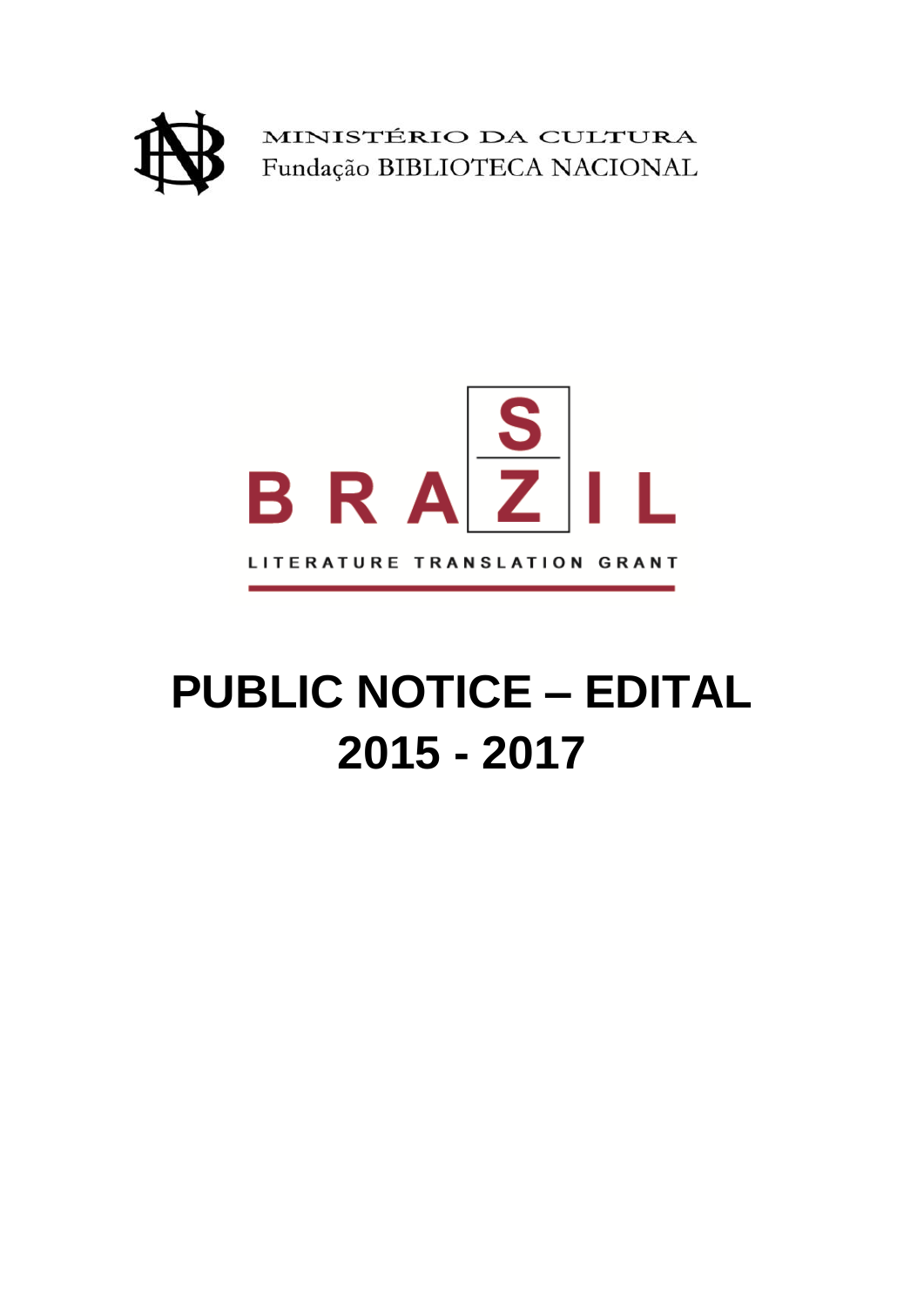

# **SUMMARY/SUMÁRIO**

| <b>Public Notice - SUPPORT PROGRAM TRANSLATION AND</b> |  |
|--------------------------------------------------------|--|
|                                                        |  |
|                                                        |  |
|                                                        |  |
|                                                        |  |
| EDITAL DO PROGRAMA DE APOIO À TRADUÇÃO E               |  |
| À PUBLICAÇÃO DE AUTORES BRASILEIROS NO EXTERIOR  17    |  |
|                                                        |  |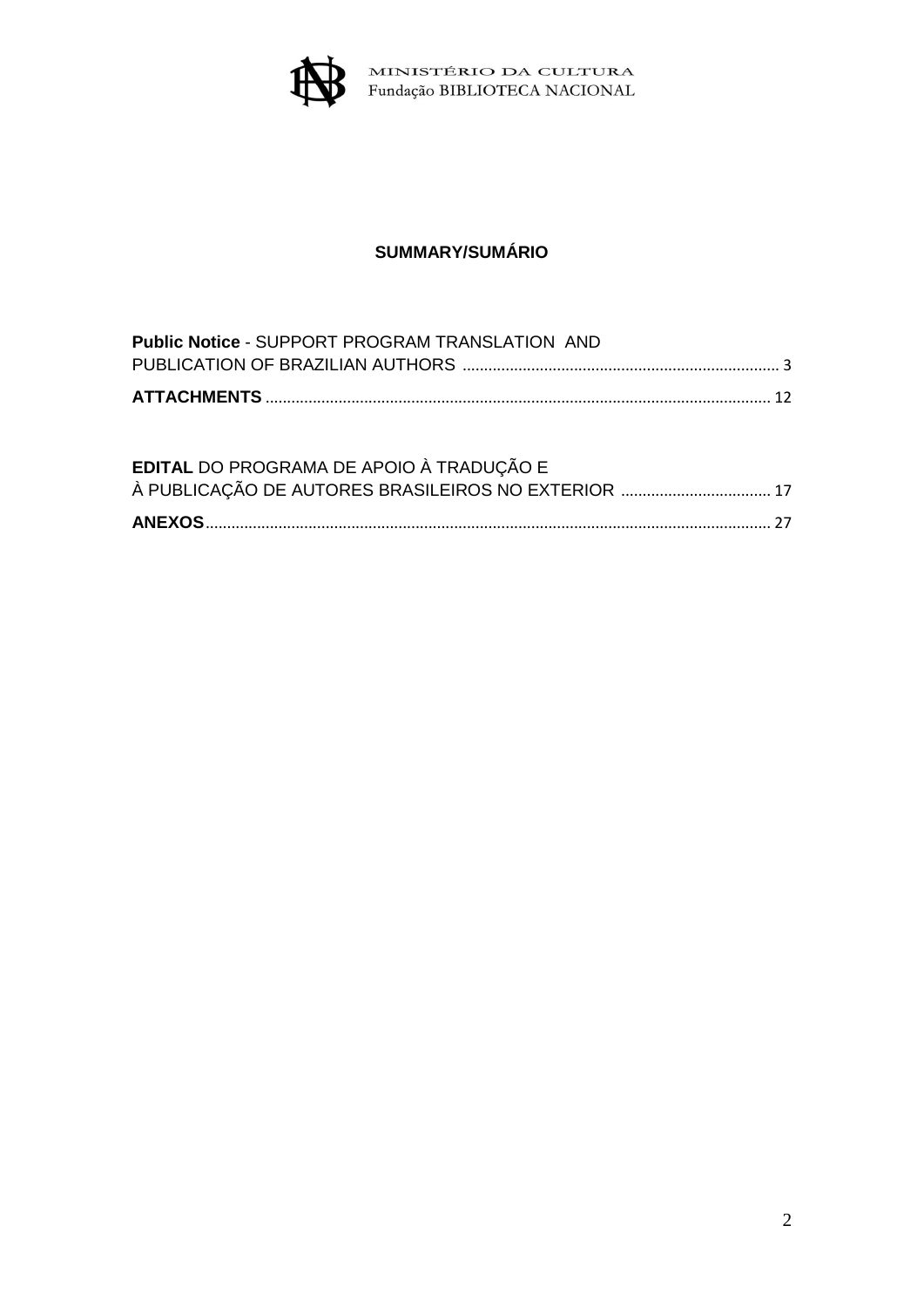

## **SUPPORT PROGRAM TRANSLATION AND PUBLICATION OF BRAZILIAN AUTHORS**

The Brazilian National Library Foundation hereby announces that it will offer grants to foreign publishing houses that wish to translate, publish, and distribute works by Brazilian authors abroad that have been previously published in Brazil. This procedure, authorized by Executive Decision nº. 44- FBN of 11 /06/ /2015**,** will be governed by the following Notice and by Ministry of Culture Directive 29/2009, as well as by Law no. 8666/93.

#### **Section I – Aim**

1**.** The Support Program for Translation and Publication of Brazilian Authors, created by the Brazilian National Library Foundation (FBN), under the Brazilian Ministry of Culture, aims to spread Brazilian culture and literature abroad by granting financial support for translation and publication of works by Brazilian authors.

2. The Program is offered to foreign publishers that wish to translate into any language, publish, and distribute abroad works by Brazilian authors, in book or digital form, that have been previously published in Portuguese in Brazil.

2.1 For the purposes of the Program, either Brazilian nationals or naturalized Brazilian citizens will be considered as authors. Authors who do not meet these requirements will be the object of special scrutiny by the evaluation committee.

2.2 The Program is also offered to publishers from the Community of Portuguese Language Speaking Countries (CPLP) that wish to publish and distribute works by Brazilian authors in their countries.

3. The Program will provide support for proposals in literature and the humanities, especially in the following genres: novels, short stories, poetry, chronicle, children's literature, graphic novels, theater, reference works, literary essays, social science essays, popular science essays and anthologies of poems and short stories, either in whole or in part.

3.1 In order to enhance the dissemination of Brazilian literature and intellectual production projects concerning essay, short story or poem collections may include texts previously unpublished in Brazil, upon discretion of the evaluation committee.

4. Grants may be awarded to projects concerning:

- a) First translations;
- b) Second translations;

c) Reissues of sold out and out of print titles for at least three years.;

d) In reference to publishers from the Community of Portuguese Language Speaking Countries (CPLP), first editions or reissues of sold out and out of print titles for at least three years.

4.1 The main goal of the granting process is to fund, in full or in part, foreign publisher's expenses with the translation and/or publication of works by Brazilian authors.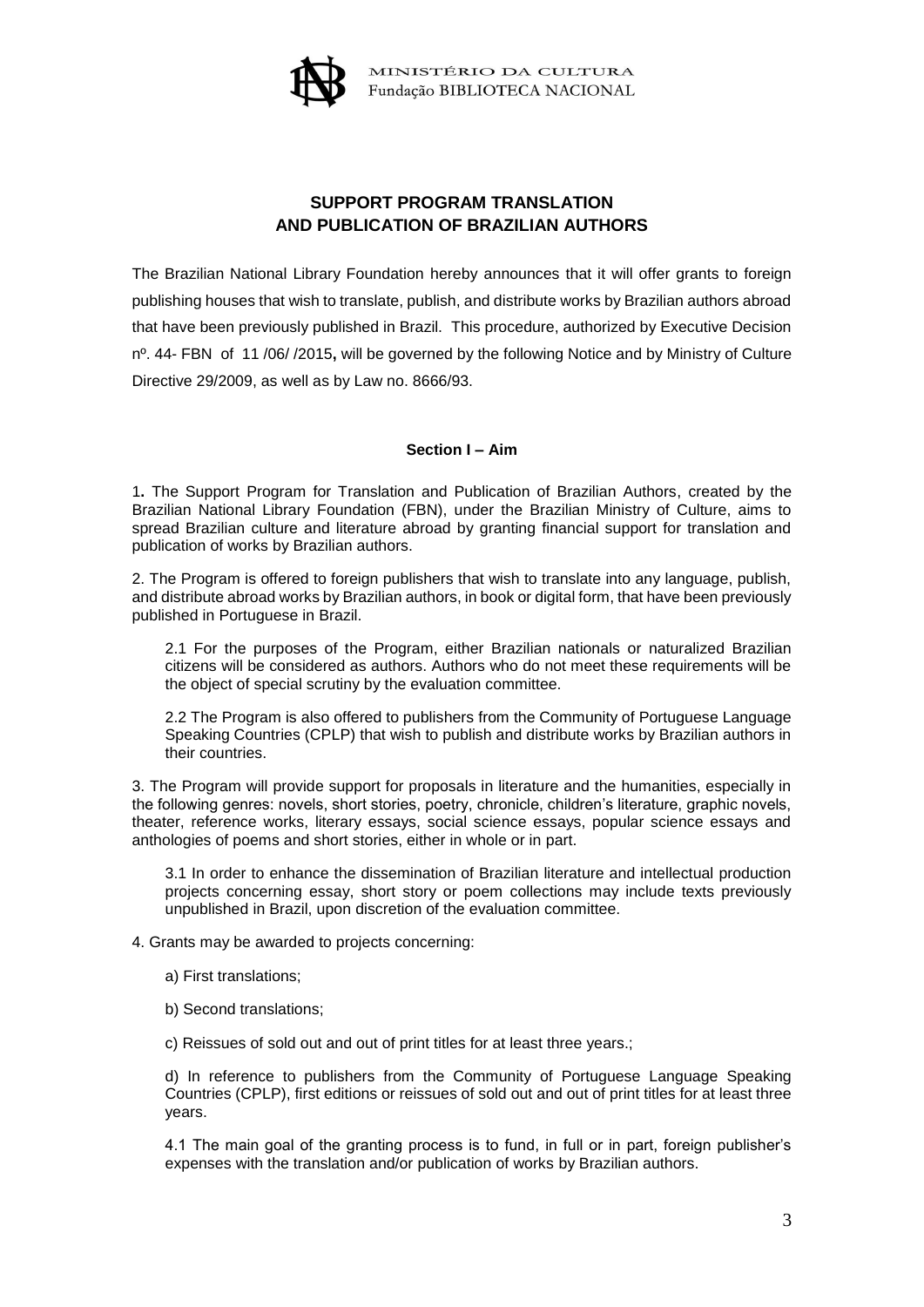

4.2 Due to the special features of graphic novels, children's and young adults' literature, grants awarded to publishers with such projects may be used to cover translation costs as well as publishing costs.

5. Specific guidelines may be published regarding languages, authors in the public domain, major events, among other purposes.

#### **Section II – Duration of Program**

6. The duration of this Notice shall be of 24 (twenty-four months), as of the date of publication in the Official Register of Brazil, and may be extended, if necessary, for a period of up to twelve (12) months\*.

\*The duration was extended to June 12<sup>th</sup> 2018, according to Executive Decision  $N^{\circ}$  19, published on May 5th 2017.

#### **Section III – Available Funds**

7. In order to meet the objectives of this Notice, R\$ 300,000.00 (three hundred thousand *reais)*  are allocated for 2015, based on Action 20ZF, Promoting and Fostering Brazilian Culture of the Annual Budgetary Law (LAO) and/or Brazilian National Culture Fund (FNC) or upon financial and budgetary availability or of another entity or public body in partnership with FBN\*.

 7.1 Resource allocation for subsequent years will be contingent upon financial and budgetary availability, in accordance with the caption.\*

 $*$  Items rectified in accordance with Rectification Announcement  $N^{\circ}$  1 / 2017 published on October 2 nd 2017.

#### **Section IV – Eligibility**

8. Foreign publishers duly established in their countries of origin may participate in the Program.

9. Proposals that have not been approved in previous FBN Notices may be resubmitted, provided they follow the guidelines as defined in this Notice.

10. Applications from publishers holding pending commitments with FBN or those that have faced penalties for noncompliance with their obligations, according to the cases defined in Section XI of this Notice, will not be accepted.

#### **Section V – Grants**

11. FBN will award grants of up to US\$ 8,000.00 (eight thousand US dollars) for each translation or publication project and up to US\$ 4,000.00 (four thousand US dollars) for each reprinting project.

11.1 To define the amount of each grant the evaluation committee will consider translation costs in particular and, exceptionally, editing, revising and printing costs.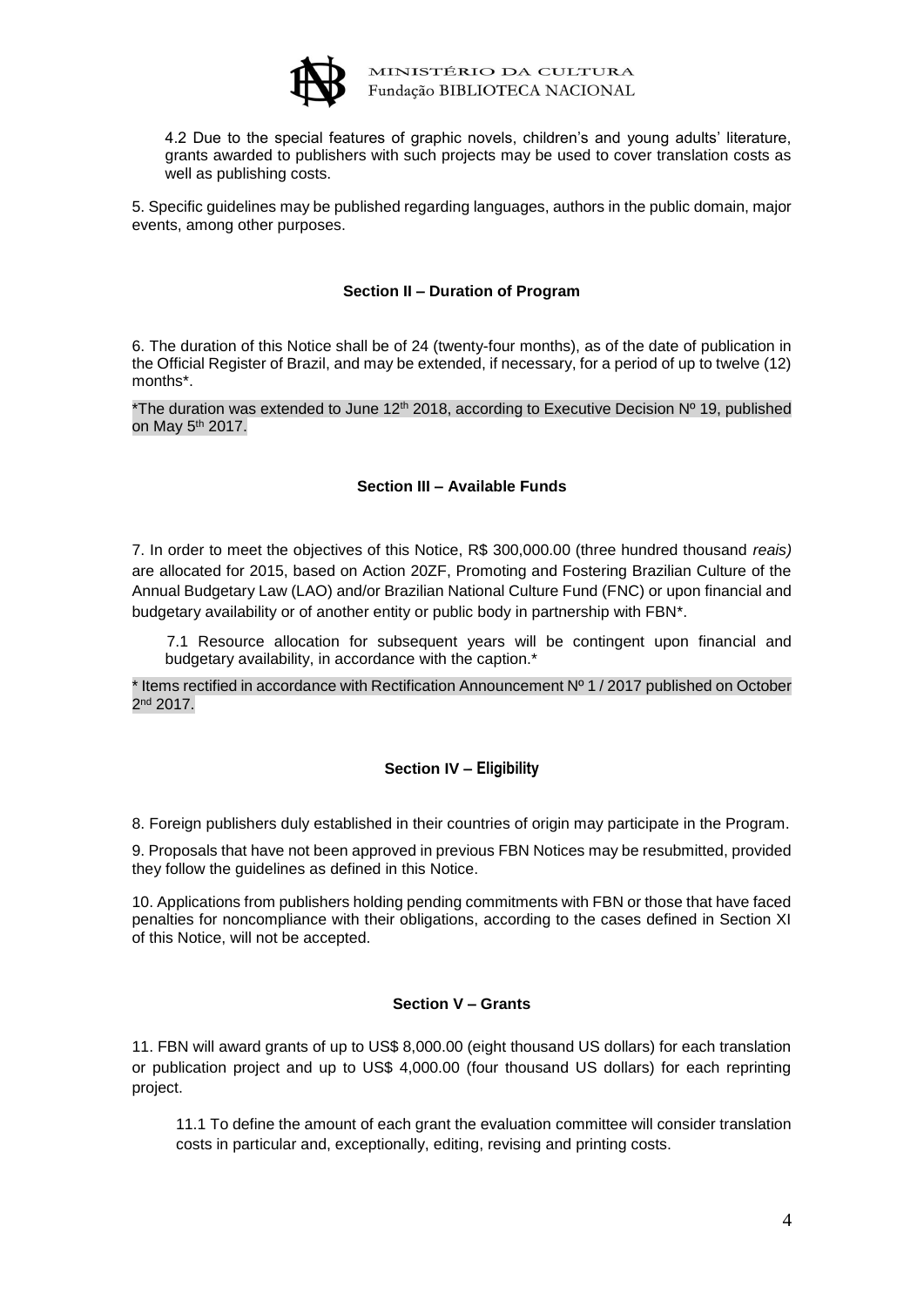

11.2 In respect to applicants from Portuguese speaking countries, the amount of each grant will take into consideration editing, revising and printing costs.

12. The awarding of grants is contingent upon the availability of budgetary and financial resources and, selection is at the discretion of the FBN and the Brazilian Ministry of Culture**.**

#### **Section VI – Applications**

13. Applications will be available from the date this Notice is published until March 5<sup>th</sup>, 2018<sup>\*</sup>, according to the following schedule:

\*The duration of this Notice was extended to June  $12<sup>th</sup>$  2018, according to Executive Decision Nº 19, published on May 5<sup>th</sup> 2017.

| Selection<br>meeting      | Deadline<br>for<br>application | Announcement<br>of 1st list of<br>eligible<br>applications | Deadline for<br>reconsideration<br>requests | Announcement<br>of final list of<br>eligible<br>applications | Selection<br>meeting<br>date | Announcement<br>of selection<br>results |
|---------------------------|--------------------------------|------------------------------------------------------------|---------------------------------------------|--------------------------------------------------------------|------------------------------|-----------------------------------------|
| 1 <sup>st</sup> meeting   | 29/07/2015                     | 31/07/2015                                                 | 03/08/2015                                  | 04/08/2015                                                   | 12/08/2015                   | 17/08/2015                              |
| $2nd$ meeting             | 13/10/2015                     | 15/10/2015                                                 | 17/10/2015                                  | 19/10/2015                                                   | 28/10/2015                   | 03/11/2015                              |
| 3 <sup>rd</sup> meeting   | 04/04/2016                     | 06/04/2016                                                 | 08/04/2016                                  | 11/04/2016                                                   | 20/04/2016                   | 25/04/2016                              |
| 4 <sup>th</sup> meeting   | 01/09/2016                     | 05/09/2016                                                 | 07/09/2016                                  | 08/09/2016                                                   | 14/09/2016                   | 19/09/2016                              |
| $5th$ meeting             | 02/05/2017                     | 04/05/2017                                                 | 06/05/2017                                  | 08/05/2017                                                   | 17/05/2017                   | 22/05/2017                              |
| 6 <sup>th</sup> meeting** | 31/08/2017                     | 04/09/2017                                                 | 06/09/2017                                  | 08/09/2017                                                   | 25/09/2017                   | 02/10/2017                              |
| $7th$ meeting**           | 05/03/2018                     | 07/03/2018                                                 | 09/03/2018                                  | 12/03/2018                                                   | 02/04/2018                   | 09/04/2018                              |

Evaluation Schedule 2015-2017 \*

\* Likely dates

\*\* Meetings 6 and 7 were included in accordance with the extension to the notice's duration published on May 5<sup>th,</sup> 2017.

14. The number of meetings may be reduced or increased according to the amount of applications received as well as financial and budgetary availability.

15. Should an application arrive after the deadline for each meeting, it will be evaluated at the following date:

16**.** Applications will be free of charge.

17**.** In order to apply, publishers must send to FBN the following documents by email  $[translation@bn.gov.br]$  $[translation@bn.gov.br]$  $[translation@bn.gov.br]$  (Cc to tradutoresbrasilfbn @gmail.com)] or by regular mail. according to the particularities of each project (translation/reissue or publication in CPLP countries):

- a. A letter, in Portuguese, English or Spanish, requesting registration in the Program and justifying the grant request;
- b. Completed registration forms (typed or legibly printed), signed by the legal representative of the publisher (Attachment I and II or III);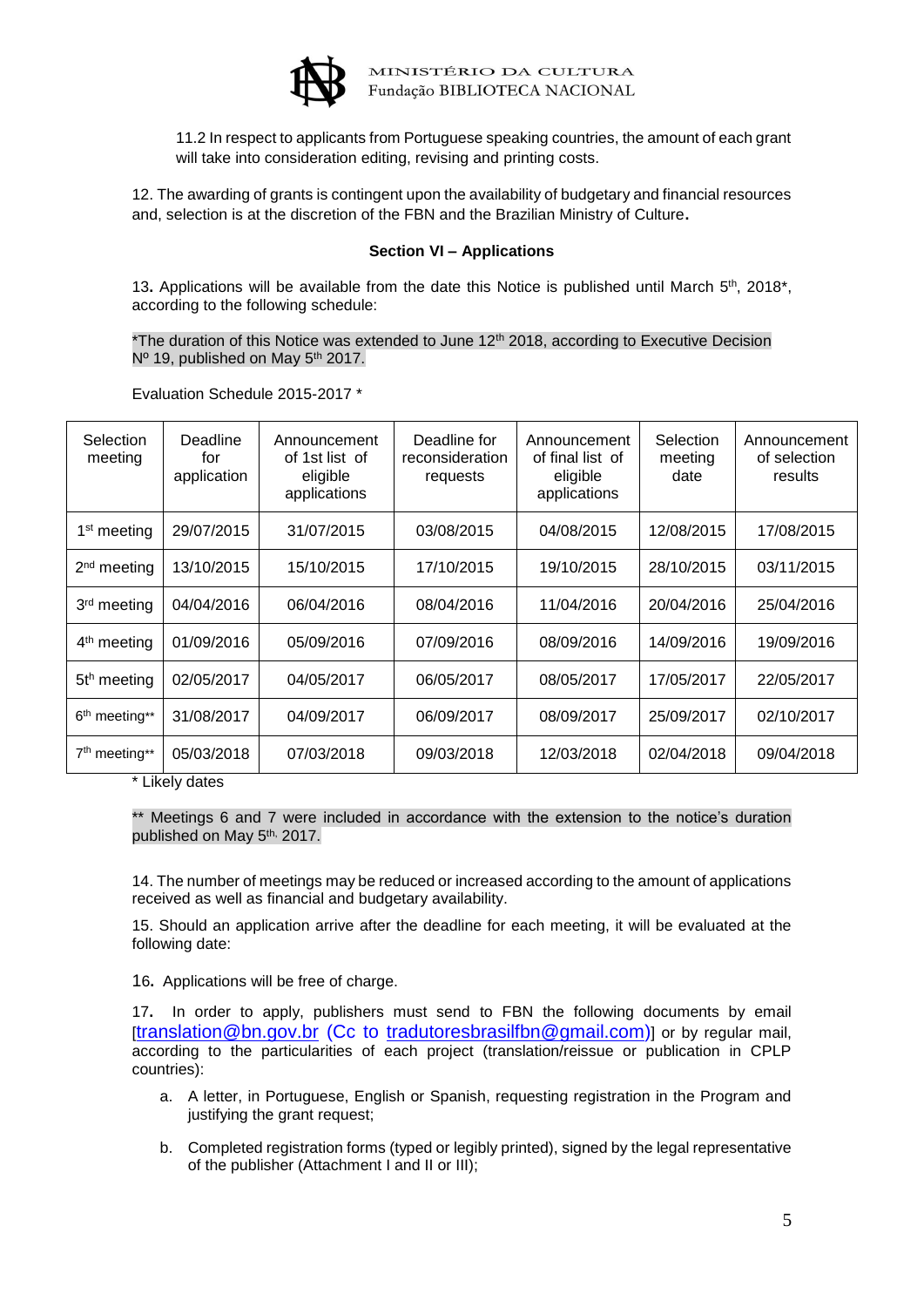

- c. Copy of the publisher's copyright assignment contract established between the author(s) or legal representatives, or corresponding document, if the work in question is not in the public domain;
- d. Copy of the translation contract for the work in question established between the publisher and the translator;
- e. Total budget and estimated cost of translation (in US dollars);
- f. Author's or legal representative's consent to the request, by letter or e-mail;
- g. Author's or legal representative's identity document;
- h. Publisher's legal representative identity document;
- i. Publisher's legal registration;
- j. Translator's CV (in Portuguese, English or Spanish);
- k. Publisher's recent catalog;
- l. A copy (print or digital) of the work to be translated;

m. Distribution and sales projections of the book to be published, expected run, and advertising methods, indicating the main channels and physical and/or online points of sale that will be used, especially in the first 6 (six) months following publication (in Portuguese, English or Spanish).

17.1 The original application forms (document "b" above) must be mailed to FBN at:

Fundação Biblioteca Nacional

Centro de Cooperação e Difusão

Programa de Apoio à Tradução e à Publicação de Autores Brasileiros no Exterior

Avenida Rio Branco, 219– Centro

20040-008 – Rio de Janeiro – RJ – Brasil

17.2 Applications sent by regular mail must be sent to above address.

17.3 Requests sent by regular mail will only be accepted until the application deadlines detailed above regardless of the posting date.

18. There is no limit to the number of project registrations per publisher.

19**.** The applicant submitting the documents is uniquely responsible for the truthfulness and accuracy of their proposal and documents, thus, exempting both the National Library of Brazil and its Ministry of Culture from any civil or criminal responsibility concerning random errors or equivocations.

#### **Section VII – Assessment of the Eligibility of Applications**

20. For any application to be considered, a fully completed application package needs to be included in accordance with item 17.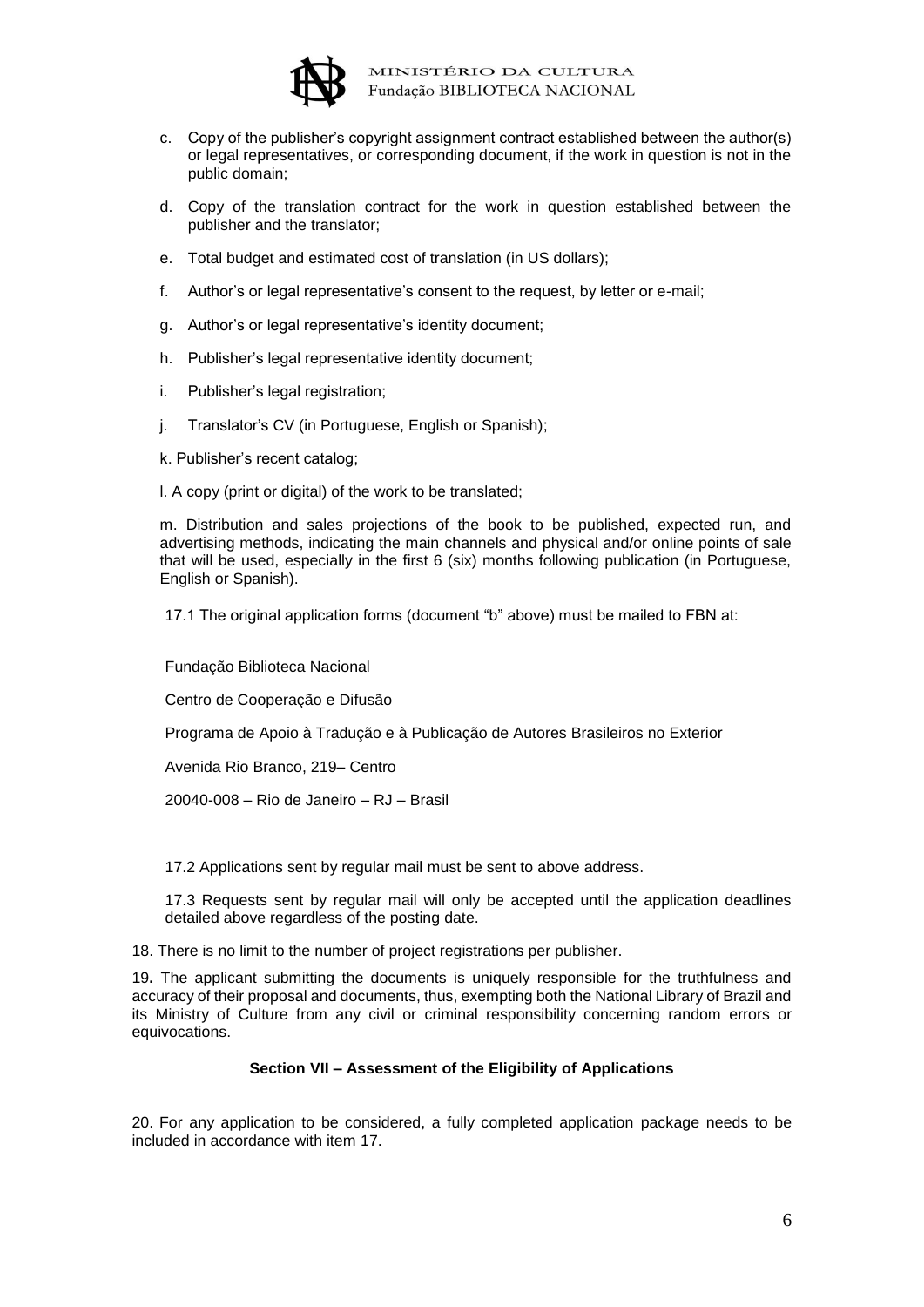

21. If an application is incomplete, thus, preventing the assessors from analysing it, it will be excluded.

22. Only applications complying with the terms described under item 17 will be included in the eligibility or selection phases.

23. Within 2 (two) business days after each application deadline, the first results of the application's eligibility assessment will be announced in a list containing the name of the author and of the applicant. Should an application be deemed invalid, a reason stating why it was declared invalid will also be included in the list.

24. These results will be published on the website of the National Library ([www.bn.gov.br\)](http://www.bn.gov.br/)

25. If an application is rejected, the applicant will be able to appeal within 2 (two) calendar days from the date of the publication of results by email to [translation@bn.gov.br](mailto:translation@bn.gov.br) (Cc to <tradutoresbrasilfbn@gmail.com>).

26. The Center for Cooperation and Dissemination (Centro de Cooperação e Difusão, CCD) at the Naitonal Library is the body responsible for assessing the eligibility of the applications as well as any appeals.

27. The final result of the eligibility phase will be published on the National Library website [\(www.bn.gov.br\)](http://www.bn.gov.br/).

#### **Section VIII** – **Evaluation and Selection**

28. The selection process will be carried out by an evaluation committee appointed by the National Library's president and constituted by the following members:

a. Two National Library representatives that may be chosen from the following unities: Centre for Cooperation and Dissemination, Centre for Publishing and Research and Centre for Collections and Reader's Services.

b. A representative from the Ministry of Culture or a body linked to it;

c. A representative from Ministry of External Relations' Cultural Department;

d. An expert in Literature and/or Translation, preferably a professional of the field and/or a University Professor.

29. The committee will adopt the following selection criteria:

a. Importance of the work's publication to advancing and spreading Brazilian literature and culture abroad;

b. Consistency of the proposal;

29.1 The criterion provided in item "b" (consistency of the proposal) will take into account the translator's CV, the distribution and sales proposal, the publisher's catalog and its capacity to carry out the project

29.2 The minimum and maximum scores to be awarded under item "a" above will be respectively 1 and 5;

29.3 The minimum and maximum scores to be awarded under item "b" above will be respectively 1 and 5;

29.4 In case of a tie, the application with the highest score under criterion "a" will be the winner. However, if a tie remains, the decision will be made by a drawing.

29.5 The minimum score for an application to be selected is 7 (seven) and, by the same token, any application that fails to achieve the minimum score will be rejected.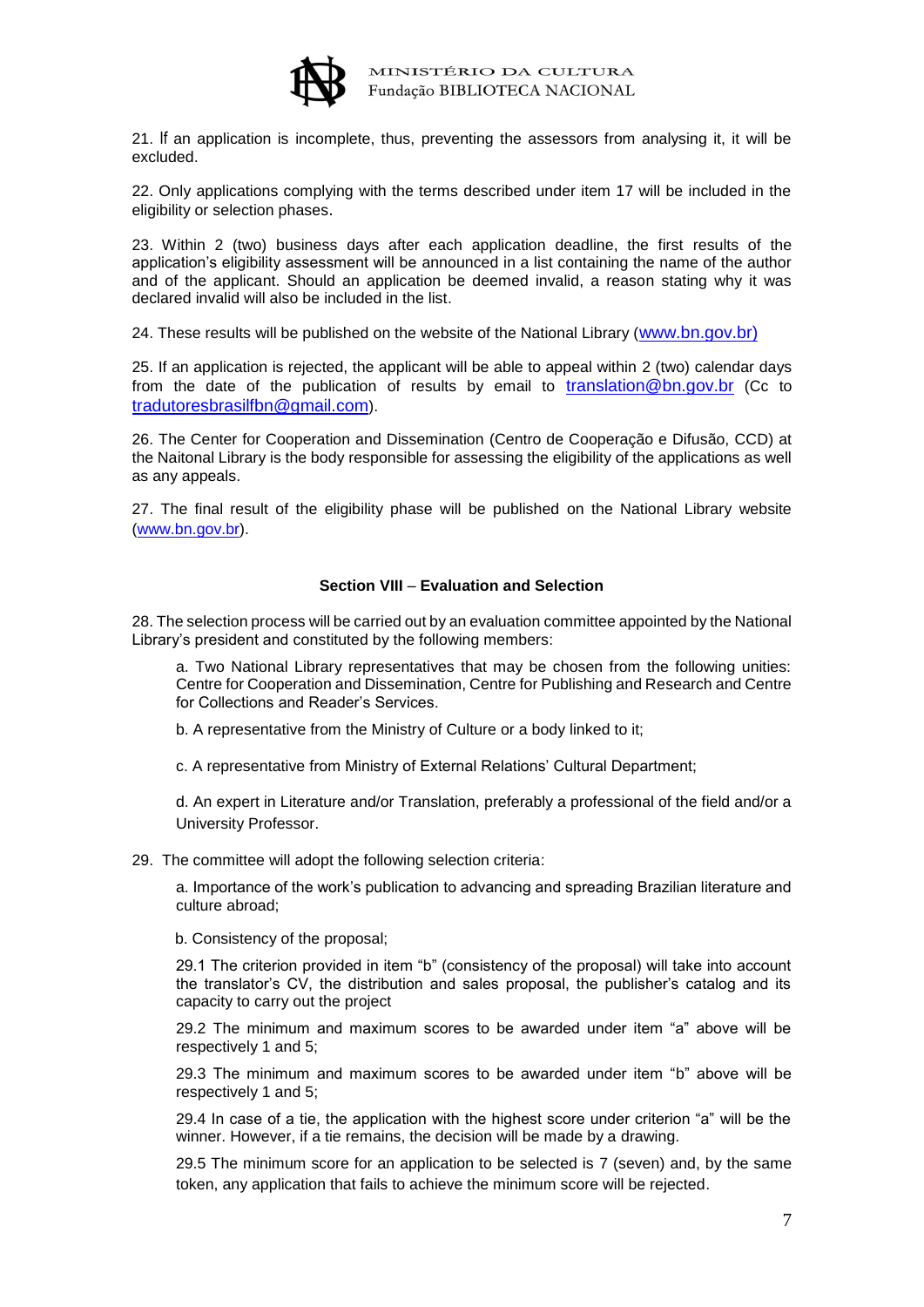

- 30. The committee will adopt the following criteria for establishing the amount of the grant:
	- a. Estimated translation cost;
	- b. Estimated publishing cost;
	- c. Publisher's market conditions.
- 31. The evaluation committee will submit to the Centre for Cooperation and Dissemination:
	- a. a list of selected applications;
	- b. a list of classified applications.
	- 31.1 Both lists will contain the following information
		- I Application's identification (title and author);
		- II Country of origin;
		- III Score awarded in the evaluation;
		- IV Value of the grant; and
		- V Name of the evaluation committee members.

32. Classified but not selected proposals may be awarded grants at a later date if resources are available and on the basis of the discretion of the public selection managing unit provided that the descending score order is respected within the period which applies for the said selection process.

33. The final selection results will be announced by email directly to the publisher under consideration until 5 (five) calendar days after the evaluation meetings and will be made available on the National Library website, as well as published in the Official Register of Brazil.

34. Appeals to re-evaluate the list of selected proposals and granted values may be submitted within 2 (two) working days following the date of the publication of the results by mail to [translation@bn.gov.br](mailto:translation@bn.gov.br) (Cc to<tradutoresbrasilfbn@gmail.com>).

34.1. The Centre for Cooperation and Dissemination Book Centre will be responsible for reevaluating any appeal, in agreement with the members of the evaluation committee, within 5 (five) calendar days.

#### **Section VIII – Granting Procedure**

35. The awarded grant is formalized through the Terms of Agreement document drafted in Portuguese\* signed by the legal signatory of the publisher/institution and the president of the National Library.

*\* N.B.* Brazilian Law requires all contracts to be written in Portuguese.

36. The Terms of Agreement document will be mailed to the publisher to sign and return to the National Library.

37. The grants will be paid to the publisher in two installments as follows: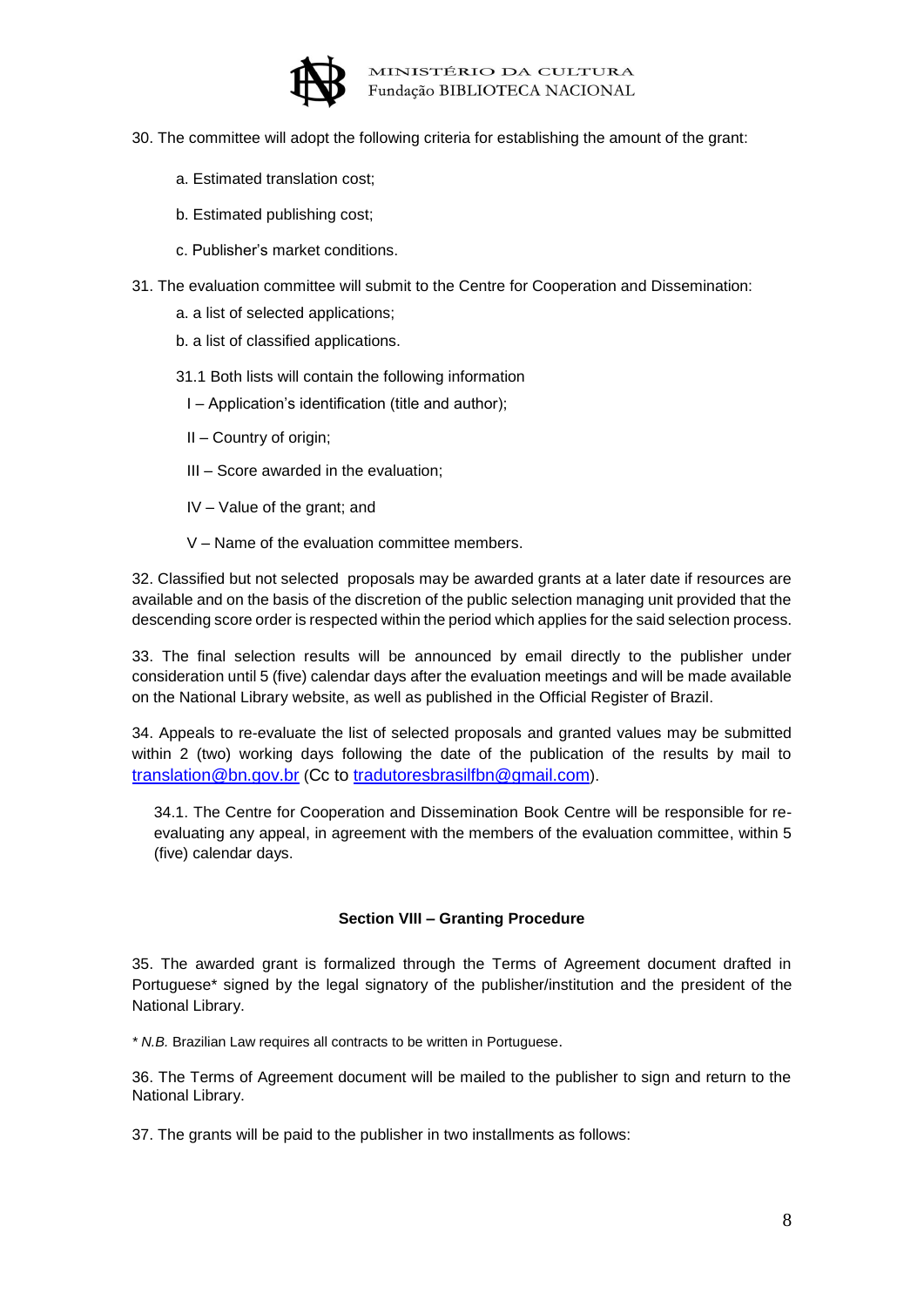

a. 1<sup>st</sup> installment: 50% of the grant, following both parties' signature of the Terms of Agreement.

b. 2<sup>nd</sup> installment: 50% of the grant, following receipt by the National Libray of 5 (five) copies of the work published by the publisher or the download a e-book copy.

38. The provision of updated banking and other relevant data is the sole responsibility of the applicant.

#### **Section IX – Publisher's Obligations**

39. The publisher commits to provide 10 (ten) copies of the work within up to 24 (twenty-four) months after Terms of Agreement are signed.

- a. Five copies to the National Library;
- b. Five copies to the Brazilian Embassy or official representation in the publisher's country.

39.1 In reference to grants for e-book editions, the publisher commits to provide a link to access and download the published work.

39.2 The deadline may be prorogued for 12 (twelve) months provided that the publisher presents appeal and justification before the Terms of Agreement expire.

40. The publisher must insert into the book's copyright page, both in the translation language and in Portuguese, the following acknowledgement: "Work published with the support of the Brazilian Ministry of Culture / National Library Foundation," "Obra publicada com o apoio do Ministério da Cultura do Brasil / Fundação Biblioteca Nacional."

40.1**.** The acknowledgement must be inserted along with the National Library logo, in accordance with the following image and its specifications below:



MINISTÉRIO DA CULTURA<br>Fundação BIBLIOTECA NACIONAL

Minimum measurements for placement of the logo on the acknowledgements page:

- a) Height: 0.71 cm
- b) Width: 4.00 cm
- c) Resolution: 300 dpi

Color specifications:

- a) Black 100% (K100%); or
- b) Pantone 456 C; or
- c) Pantone 201 C.

40.2. The logo and acknowledgement may be placed elsewhere on the book with prior approval by the National Library.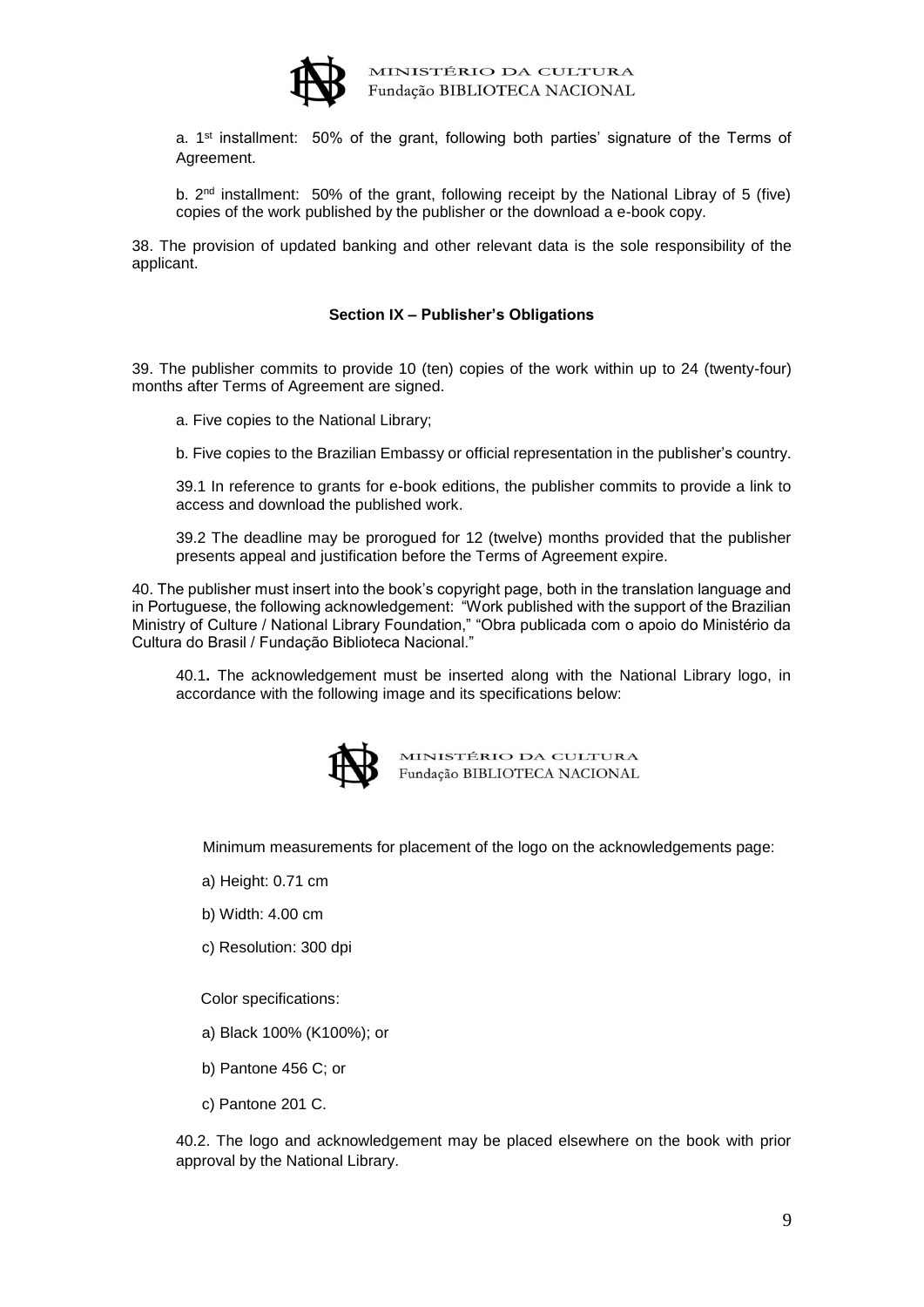

41. Prior to printing the work, the publisher must present a printed proof of the acknowledgements page for approval.

41.1 Exceptionally, and with the National Library's approval, the publisher will be allowed to insert the logo and acknowledgement after the book is published.

42**.** In the case of editions published solely in printed book form, the publisher commits to publish at least 1,000 (one thousand) copies of the work, if in first edition, and 500 (five hundred) copies if it is a re-edition.

42.1. Publication projects of a first edition with a run of fewer than 1,000 (one thousand) copies will necessarily be the object of special scrutiny by the evaluation committee.

43. The publisher holds itself responsible for correctly submitting the documentation pertaining to the Terms of Agreement and the authorizations arising from copyright and connected rights to the work, without the submittal of which, the Agreement cannot be formalized.

44**.** The publisher must:

a. Immediately inform the National Library of any serious issue that may lead to a discontinuation of the project, which may lead to modifying or interrupting the execution of the Agreement.

b. Immediately inform the National Library of any change in the publisher's legal representative or of the publisher's employee responsible for the work to be translated;

c. Return to the National Library any funds wrongly received.

d. Provide the National Library with a receipt signed by the translator, confirming the honorarium was payed.

45. The publisher must inform the National Library of any alteration concerning the terms and conditions of the Agreement so that the continuity of the project can be assessed.

#### **Section X – Penalties**

46. Should the publisher not deliver the work according to the terms and conditions provided in this Notice, and as defined in the Agreement, the publisher will be required to return the amount of the first installment.

47. Noncompliance with the terms and conditions provided in this Notice and as defined in the Agreement may entail the following penalties and restrictions concerning future applications:

a. Failure to present the published work: 1 (one) year without submitting new applications, besides refunding the first installment.

b. Cancellation of the project after receiving the first installment: 1 (one) year without submitting new applications, besides the refund.

c. Nonpayment of the translator's honorarium: 3 (three) years without submitting new applications.

d. Delay or negligence regarding the Nacional Library's decision to cancel the support and/or ask for the refund: 5 (five) years without submitting new applications and the necessary legal measures.

#### **Section XI – Follow-up and Evaluation**

48. The publisher commits to provide information, over the course of the agreement period, on the translation schedule; production stages and estimated release date as requested by the National Library.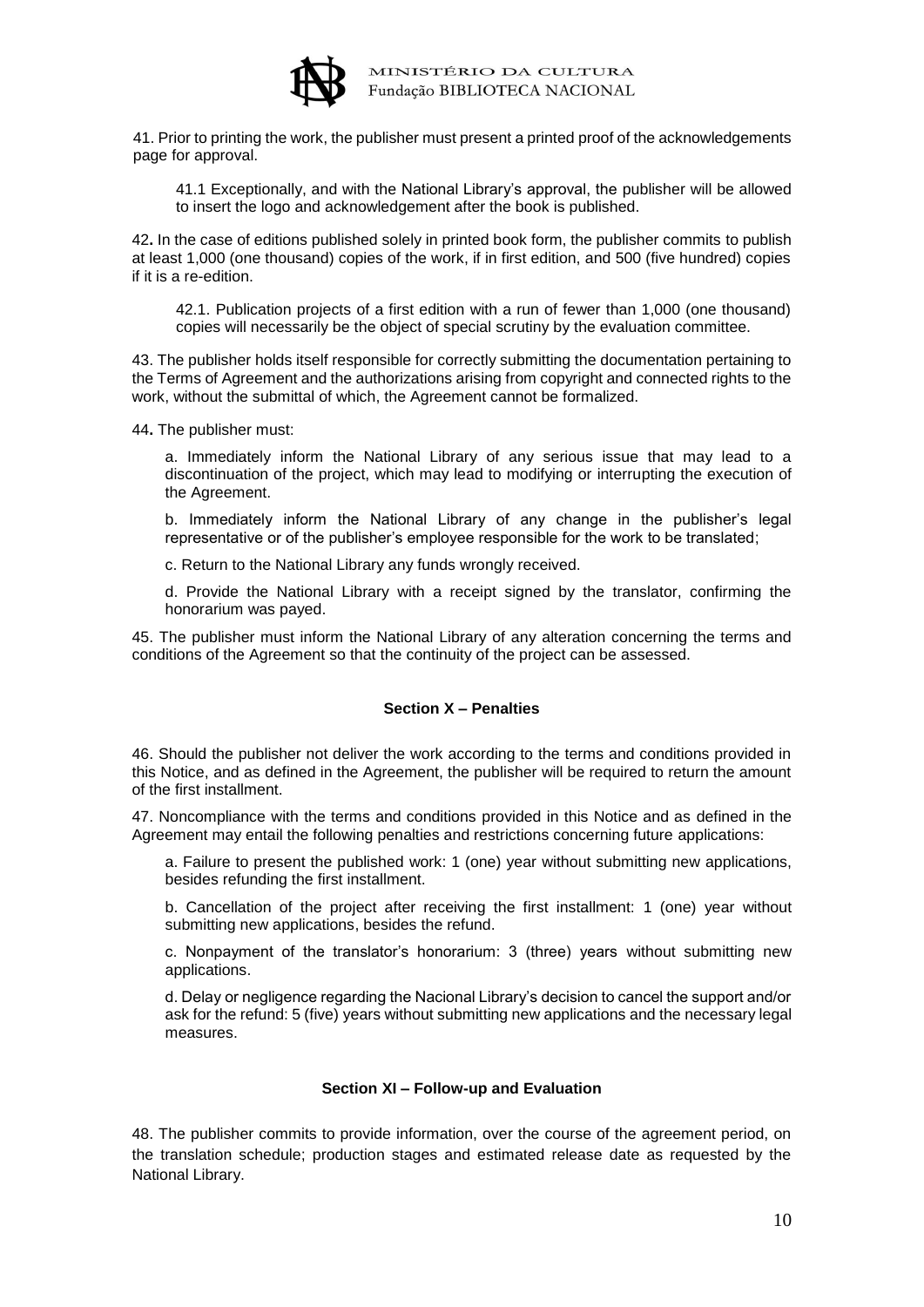

49. Six months following the release of the book, the publisher may be asked to submit a status report on the distribution and marketing plan.

#### **Section XII – Final Remarks**

50**.** This Notice will be available on the websites of FBN ([www.bn.gov.b](http://www.bn.gov.br/)r) and of the Brazilian Ministry of Culture ([www.cultura.gov.br](http://www.cultura.gov.br/)) and will be published in the Official Register of Brazil.

51. In case of queries, kindly phone +55 21 2220-2796 or send an e-mail [translation@bn.gov.br](mailto:translation@bn.gov.br) (Cc to<tradutoresbrasilfbn@gmail.com>).

52**.** The materials submitted along with the application will not be returned to the applicant, and the National Library will decide whether to archive or destroy the said materials at a later date.

53. The National Library reserves the right to publish passages of the works translated with the grants of this Notice in publications for the purpose of promoting Brazilian literature and advertising the Supportt Program for Foreign Translation and Publication of Brazilian Authors, in accordance with the authors and the translators.

54. The costs incurred to participate in this selection process, including copies, postage, document issue and the like, are the sole responsibility of the applicant.

55. By submitting the application, the applicant expressly acknowledges that he/she fully and irrevocably consents to and agrees with all of the items contained in this announcement.

56**.** Any overlooked matters shall be resolved by the National Library directors.

57. Any irregularities pertaining to participation requirements, discovered at any time, will entail disqualification of the application.

58. All submitted applications, successful or not, will be recorded by the National Library for the purposes of monitoring, documentation and mapping of the Brazilian cultural production.

> **Myriam Lewin Acting President**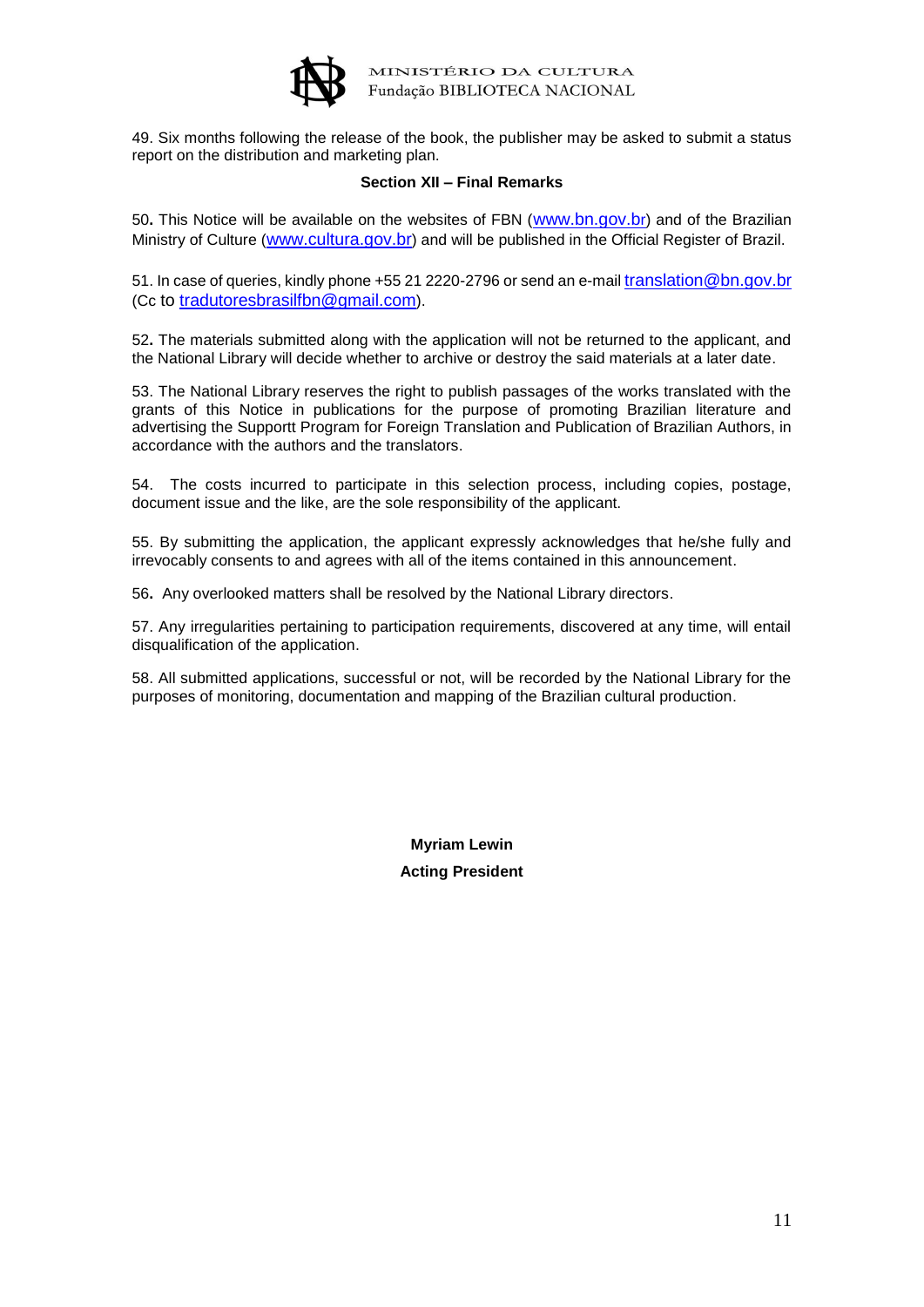

# *Support Program for Translation and Publication of Brazilian Authors*

# **ANEXO I – FORMULÁRIO DE INSCRIÇÃO**

## **ATTACHMENT I – APPLICATION FORM**

#### **EDITORA / PUBLISHER**

| Nome da empresa / Company name:                 |                                          |                      |                                                                                                                                                     |  |  |  |
|-------------------------------------------------|------------------------------------------|----------------------|-----------------------------------------------------------------------------------------------------------------------------------------------------|--|--|--|
| Nome de fantasia / Doing business As:           |                                          |                      |                                                                                                                                                     |  |  |  |
| Endereço / Address                              |                                          |                      |                                                                                                                                                     |  |  |  |
| Cidade / City                                   | País / Country                           |                      | CEP / Postal Code                                                                                                                                   |  |  |  |
| Telefone / Telephone                            | Fax                                      |                      | Website                                                                                                                                             |  |  |  |
| Nº de registro / Company<br>Identification No.* | Ano de Inauguração / Year<br>Established |                      | Nº de livros impressos/digitais publicados no<br>ano anterior à inscrição / Number of<br>printed/digital books in the year prior to<br>registration |  |  |  |
| Representante legal / Legal representative      |                                          | Cargo / Title        |                                                                                                                                                     |  |  |  |
| Email                                           |                                          | Telefone / Telephone |                                                                                                                                                     |  |  |  |
| Funcionário de contato / Contact person         |                                          | Cargo / Title        |                                                                                                                                                     |  |  |  |
| Email                                           |                                          | Telefone / Telephone |                                                                                                                                                     |  |  |  |

**\*CUIT, P.IVA, Federal Tax Identification Number, etc.**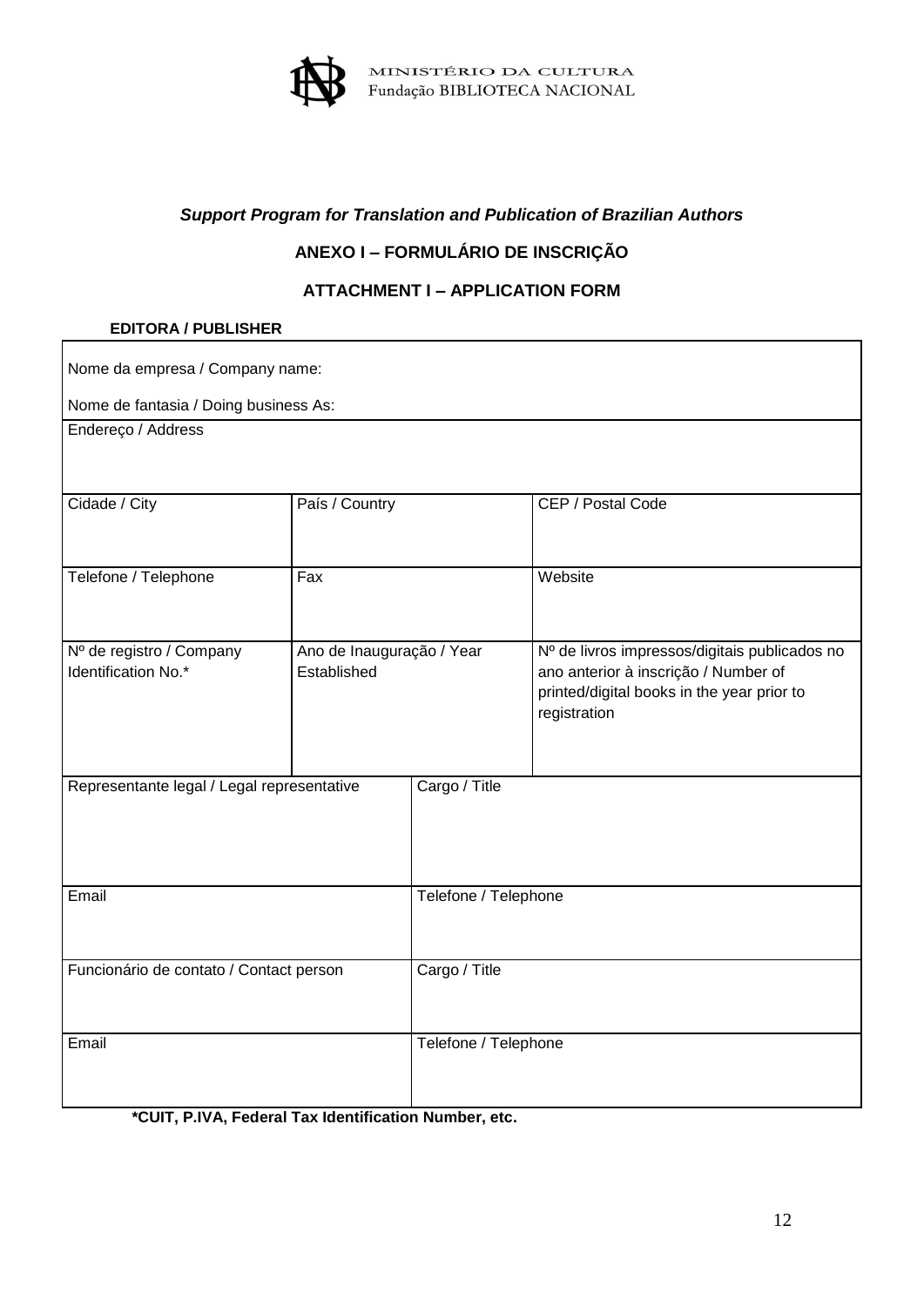

#### **DADOS DA OBRA / WORK INFORMATION**

| Título / Title                     |                                          |
|------------------------------------|------------------------------------------|
| Autor / Author                     | Editora brasileira / Brazilian publisher |
| Ano de publicação / Year published | Nº de páginas / Number of pages          |
| Gênero literário / Genre           | <b>ISBN</b>                              |

## **DADOS DO TRADUTOR / TRANSLATOR INFORMATION**

| Nome / Name          |                |                                      |
|----------------------|----------------|--------------------------------------|
| Endereço / Address   |                |                                      |
| Cidade / City        | País / Country | CEP / Postal Code                    |
| Telefone / Telephone | Email          | Idioma da tradução / Target language |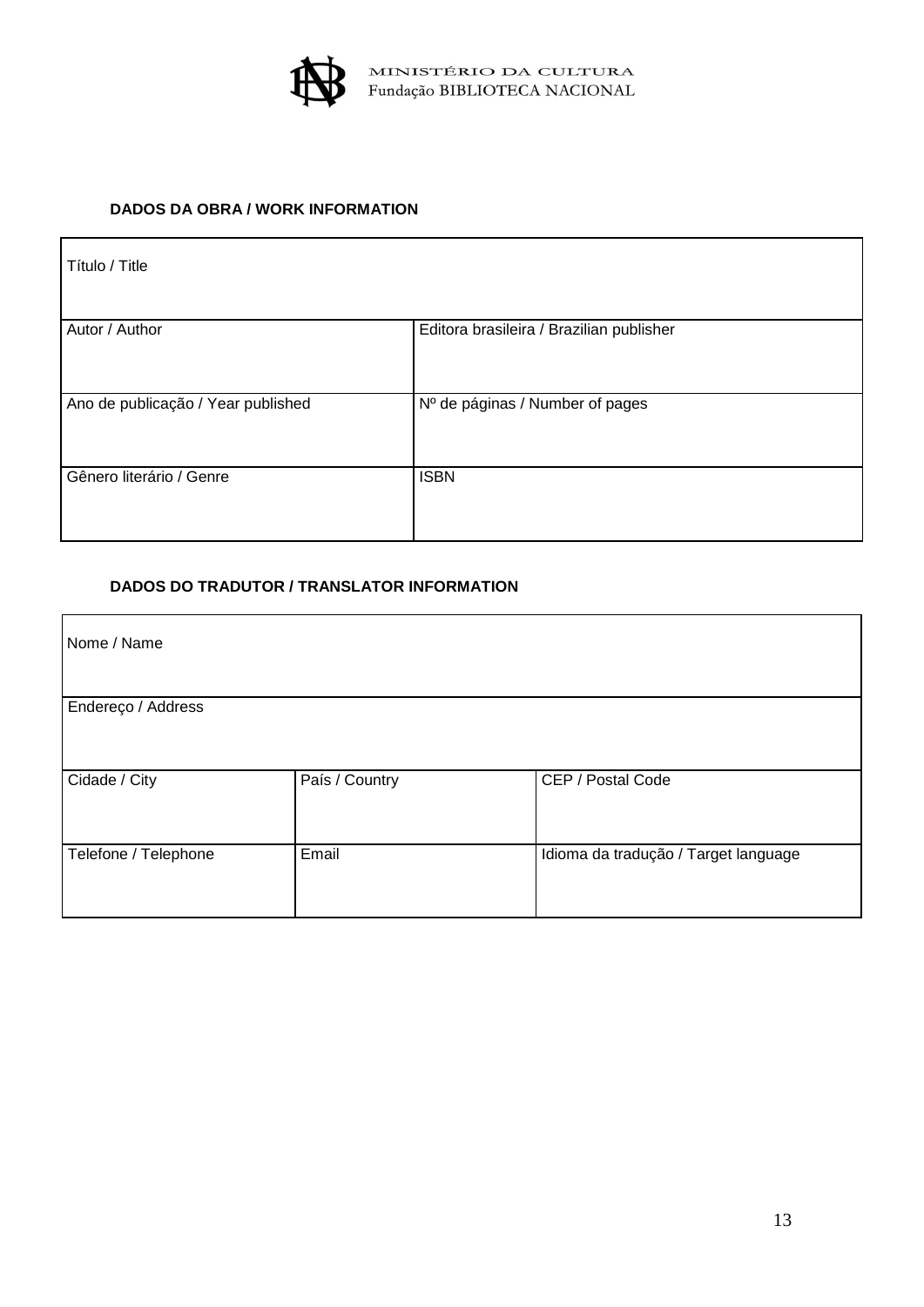

## **DADOS DA PUBLICAÇÃO (dados editoriais sobre o projeto de tradução e publicação) / PUBLICATION INFORMATION (publisher information on the translation/publication project)**

| Tipo de publicação /Publication                        | Formato / Format (in cm)         | Nº de páginas / Number of Pages          |
|--------------------------------------------------------|----------------------------------|------------------------------------------|
| Type                                                   |                                  |                                          |
| Print / Impresso                                       |                                  |                                          |
| Digital / Digital                                      |                                  |                                          |
| Print and Digital /<br>Impresso e digital              |                                  |                                          |
| Data de publicação estimada /                          | Preço estimado / Estimated Price | Tiragem / Printed Book Run               |
| <b>Estimated Publication Date</b>                      |                                  |                                          |
|                                                        |                                  |                                          |
| Acabamento do livro impress<br>/Printed Book Finishing | Tipo de papel / Paper Type       | Área de distribuição / Distribution Area |
| Brochura / Paperback                                   |                                  |                                          |
| Capa dura / Hard Cover                                 |                                  |                                          |
| ) Livro de bolso / Pocket                              |                                  |                                          |
| Outro / Other:                                         |                                  |                                          |
|                                                        |                                  |                                          |

#### **DADOS BANCÁRIOS DA EDITORA PROPONENTE / BANK INFORMATION OF THE PUBLISHER APPLYING**

| Nome do proponente/beneficiário / Applicant/Beneficiary Name |                  |                                          |  |  |  |  |  |
|--------------------------------------------------------------|------------------|------------------------------------------|--|--|--|--|--|
| Banco / Bank                                                 |                  |                                          |  |  |  |  |  |
| Endereço da agência / Branch Address                         |                  |                                          |  |  |  |  |  |
| Cidade / City                                                | País / Country   | CEP / Postal Code                        |  |  |  |  |  |
| Número do banco / Bank Number                                | Agência / Branch | Conta corrente / Checking Account Number |  |  |  |  |  |
| <b>IBAN</b>                                                  | SWIFT/BIC        |                                          |  |  |  |  |  |
| CLABE, CBU (se aplicável / when appropriate)                 |                  |                                          |  |  |  |  |  |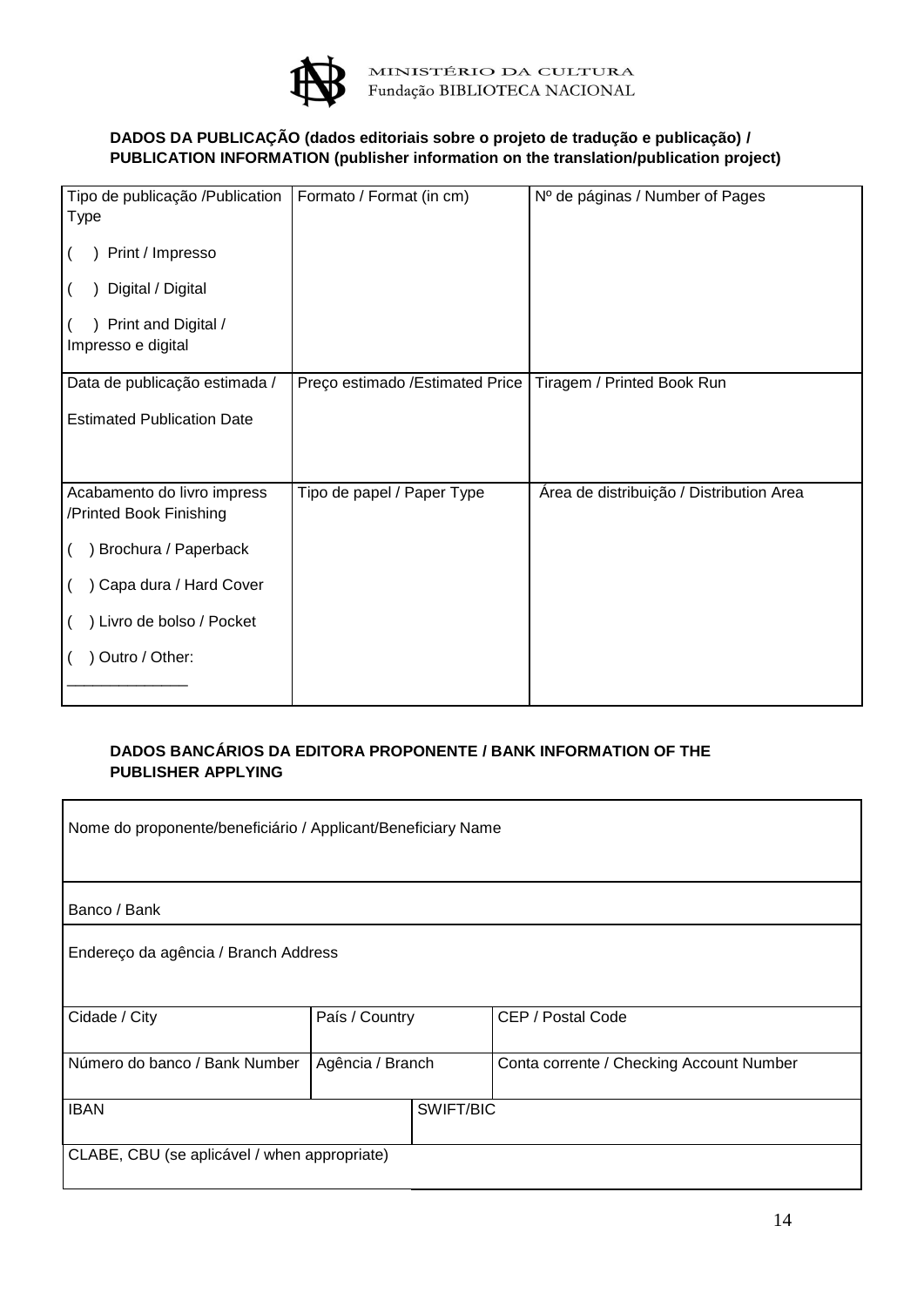

#### **INFORMAÇÕES ADICIONAIS / ADDITIONAL INFORMATION**

| 1. A editora solicitante já recebeu outras bolsas/subsídios/incentivos de outras instituições, públicas ou privadas,<br>brasileiras ou internacionais para a tradução e publicação do livro indicado nesta inscrição?        |  |  |  |  |  |
|------------------------------------------------------------------------------------------------------------------------------------------------------------------------------------------------------------------------------|--|--|--|--|--|
| Has the applicant publisher already received other payments/subsidies/incentives from other institutions, public or<br>private, Brazilian or international, to translate and publish the book indicated in this application? |  |  |  |  |  |
| ) Não / No.                                                                                                                                                                                                                  |  |  |  |  |  |
|                                                                                                                                                                                                                              |  |  |  |  |  |
| 2. Como conheceu o Programa de Apoio à Tradução e Publicação de Autores Brasileiros no Exterior?                                                                                                                             |  |  |  |  |  |
| How did you hear about the Support Program for Translation and Publication of Brazilian Authors?                                                                                                                             |  |  |  |  |  |
| () Agente literário / Literary agents                                                                                                                                                                                        |  |  |  |  |  |
| ) Autores / Authors                                                                                                                                                                                                          |  |  |  |  |  |
| ) Tradutores / Translators                                                                                                                                                                                                   |  |  |  |  |  |
| ) Feira literária ou evento literário/Book Fair and/or Literature Event                                                                                                                                                      |  |  |  |  |  |
|                                                                                                                                                                                                                              |  |  |  |  |  |
|                                                                                                                                                                                                                              |  |  |  |  |  |

#### **DECLARAÇÃO / STATEMENT**

À FUNDAÇÃO BIBLIOTECA NACIONAL,

Eu, \_\_\_\_\_\_\_\_\_\_\_\_\_\_\_\_\_\_\_\_\_\_\_\_\_\_\_\_\_\_\_\_\_\_\_\_\_\_\_ (representante legal), venho requerer a inscrição da obra acima citada no Programa de Apoio à Tradução e à Publicação de Autores Brasileiros no Exterior.

Declaro para os devidos efeitos, sob as penas da lei brasileira, que as informações por mim prestadas constituem fiel expressão da verdade, e que aceito as normas descritas no Edital do referido Programa.

*TO THE NATIONAL LIBRARY FOUNDATION,*

*I, (legal representative), wish to register the aforementioned work in the Grant Program for Foreign Translation and Publication of Brazilian Authors.* 

*I hereby declare that for all intents and purposes, under penalty of Brazilian law, that the information provided by me constitutes a faithful declaration of the truth, and that I accept the rules described for the referenced Program in this Notice.* 

\_\_\_\_\_\_\_\_\_\_\_\_\_\_\_\_\_\_\_\_\_\_ \_\_\_\_/\_\_\_/\_\_\_\_\_ \_\_\_\_\_\_\_\_\_\_\_\_\_\_\_\_\_\_\_\_\_\_\_\_\_

 Local/Place Data/Date Representante legal / Legal representative (assinatura e carimbo/signature and stamp)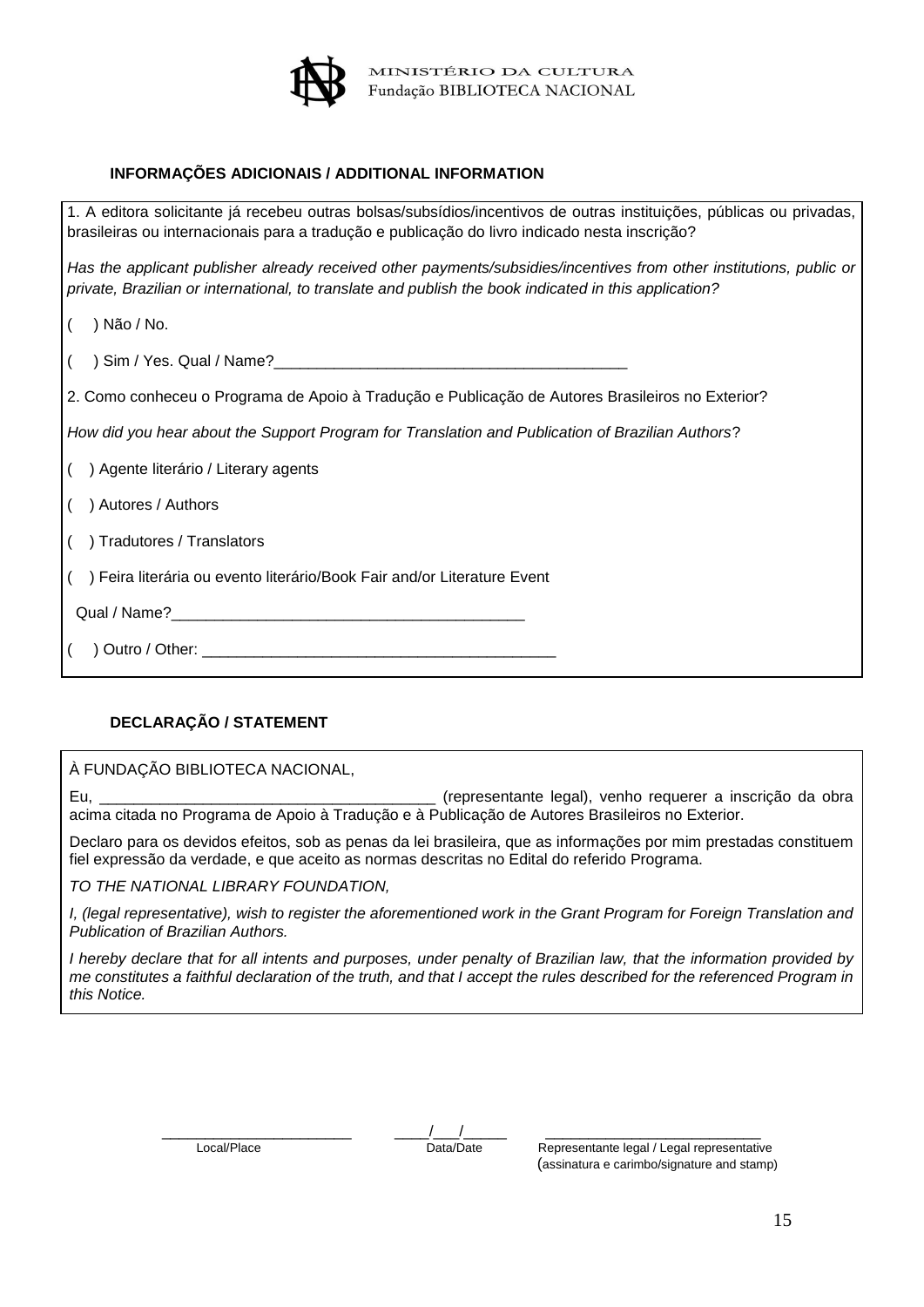

# *Programa de Apoio à Tradução e à Publicação de Autores Brasileiros Support Program for Translation and Publication of Brazilian Authors*

# **Anexo II – COMPROVAÇÃO DA CESSÃO DOS DIREITOS AUTORAIS PATRIMONIAIS DE OBRA**

## **Attachment II – PROOF OF ASSIGNMENT OF COPYRIGHTS AND RELATED OWNERSHIP RIGHTS**

| Declaro, na qualidade de representante legal da Editora _____  |                                                          | situada em                 |
|----------------------------------------------------------------|----------------------------------------------------------|----------------------------|
|                                                                | ser ela titular dos direitos autorais patrimoniais, para |                            |
| fins de tradução e posterior publicação em língua ____________ |                                                          | da obra original publicada |
| em português no Brasil, com o título: _____                    |                                                          | o de Autoria de            |
|                                                                | , de acordo com o instrumento legal efetivado            |                            |

com Autor e/ou seu representante legal, cuja cópia segue em anexo.

Declaramos ainda, que a mesma possui contrato de tradução, cuja cópia segue em anexo, devidamente legalizado com o Sr(a): \_\_\_\_\_\_\_\_\_\_\_\_\_\_\_\_\_\_\_\_\_\_\_\_\_\_\_\_\_\_\_\_\_, que executará o serviço de tradução, de cujos direitos autorais patrimoniais é titular.

| declare.  | as | legal | representative                                                                                                 | оf | Publisher |                                                                                                                                                                                                                                | located | in |
|-----------|----|-------|----------------------------------------------------------------------------------------------------------------|----|-----------|--------------------------------------------------------------------------------------------------------------------------------------------------------------------------------------------------------------------------------|---------|----|
|           |    |       |                                                                                                                |    |           | that this Publisher holds all copyrights and other related rights, for purposes of                                                                                                                                             |         |    |
|           |    |       | translation and publication in the                                                                             |    |           | language from the original work published in Portuguese in Brazil,                                                                                                                                                             |         |    |
|           |    |       | with the title: with the state of the state of the state of the state of the state of the state of the state o |    |           | authored by the contract of the contract of the contract of the contract of the contract of the contract of the contract of the contract of the contract of the contract of the contract of the contract of the contract of th |         | in |
|           |    |       |                                                                                                                |    |           | accordance with the legal instrument signed by the Author and/or legal representative of the Author, a copy of which is                                                                                                        |         |    |
| attached. |    |       |                                                                                                                |    |           |                                                                                                                                                                                                                                |         |    |

We further declare that the Publisher holds the translation contract, a copy of which is attached, duly legalized by *Mr./Ms.\_\_\_\_\_\_\_\_\_\_\_\_\_\_\_\_\_\_\_\_\_\_\_\_\_\_\_\_\_, who will perform the translation and that the Publisher, holds the copyrights for this work.*

\_\_\_\_\_\_\_\_\_\_\_\_ \_\_\_\_\_\_\_\_\_\_\_\_\_\_\_\_\_\_\_\_\_\_ \_\_\_\_\_\_\_\_\_\_\_\_\_\_\_\_\_\_\_\_\_\_\_\_\_\_\_ Local/Place Data/Date Data/Date Representante legal / Legal representative (assinatura e carimbo/signature and stamp)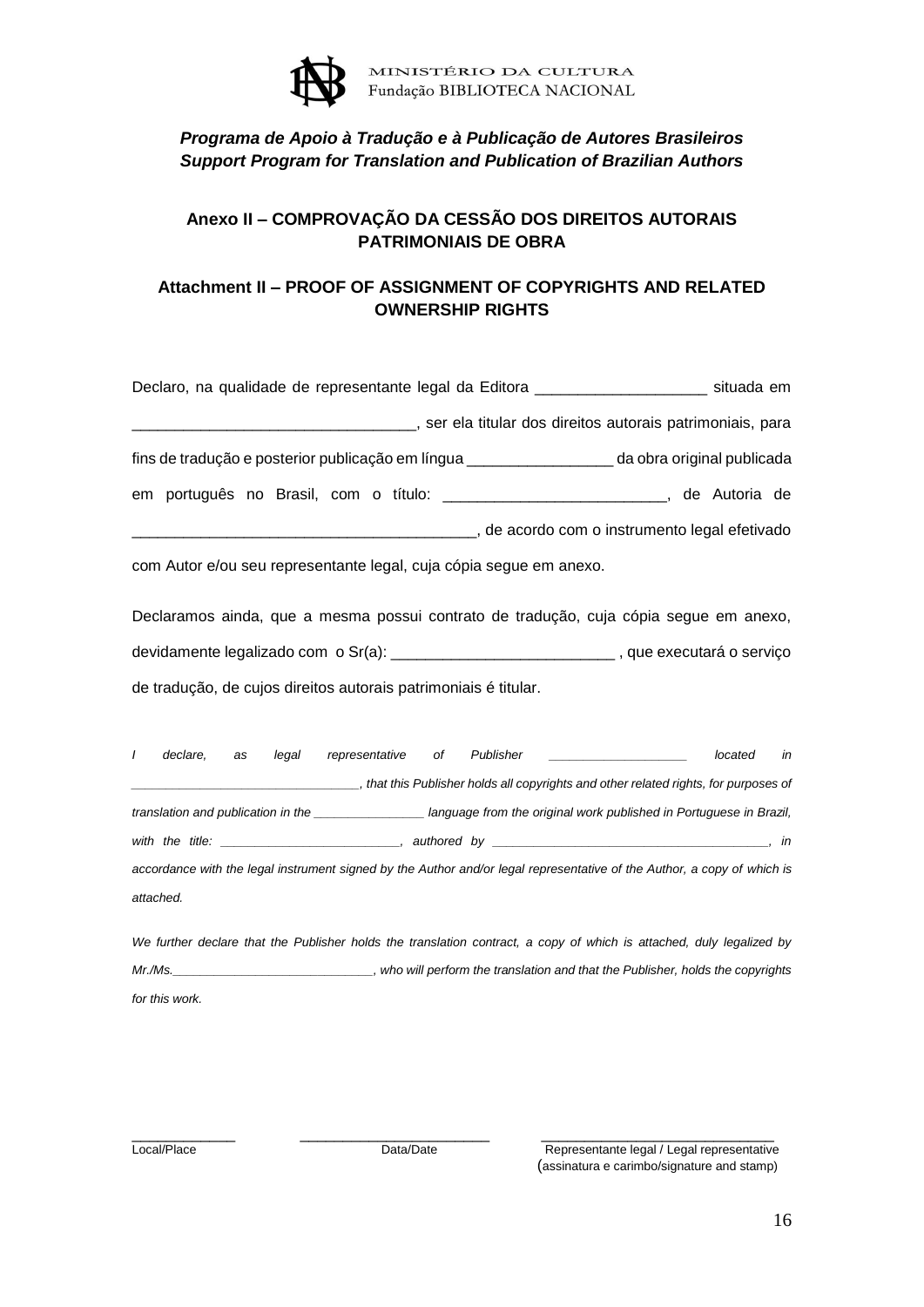

# **EDITAL DO PROGRAMA DE APOIO À TRADUÇÃO E À PUBLICAÇÃO DE AUTORES BRASILEIROS NO EXTERIOR**

A Fundação Biblioteca Nacional torna público que oferecerá apoio financeiro às editoras estrangeiras que desejam traduzir, publicar e distribuir, no exterior, obras de autores brasileiros previamente publicadas no Brasil. Este procedimento, autorizado por meio de Decisão Executiva Nº 44 / FBN, de 11 /06 /2015**,** será regido pelo Edital que se segue e pela Portaria MinC 29/2009, e supletivamente, pela Lei nº 8.666/93.

## **Seção I – Objeto**

1**.** O Programa de Apoio à Tradução e à Publicação de Autores Brasileiros no Exterior**,**  criado pela Fundação Biblioteca Nacional (FBN), instituição vinculada ao Ministério da Cultura, objetiva difundir a cultura e a literatura brasileiras no exterior, com a concessão de apoio financeiro à tradução e à publicação de obras de autores brasileiros no exterior.

2. O Programa é oferecido a editoras estrangeiras que desejam traduzir para qualquer idioma, publicar e distribuir, no exterior, em forma de livro impresso ou digital, obras de autores brasileiros anteriormente publicadas em português no Brasil.

2.1 Para efeitos deste Edital serão considerados autores brasileiros aqueles nascidos no Brasil ou naturalizados. Autores que não se enquadrem nessas condições serão analisados mediante avaliação especial da Comissão Avaliadora do Programa.

2.2 O Programa é também oferecido a editoras da Comunidade de Países de Língua Portuguesa (CPLP) que desejam publicar e distribuir obras de autores brasileiros em seus países.

3. O Programa poderá conceder apoio a propostas de tradução e/ou publicação no âmbito da literatura e de humanidades, especialmente os seguintes gêneros: romance, conto, poesia, crônica, infantil, juvenil, história em quadrinhos, teatro, obra de referência, ensaio literário, ensaio social, ensaio de vulgarização científica e antologias de poemas e contos, integrais ou em parte.

3.1 Com o objetivo de ampliar a divulgação da literatura e da produção intelectual brasileira, projetos de coletâneas de ensaios, contos e poemas poderão incluir textos inéditos no Brasil, mediante avaliação especial da Comissão Avaliadora do Programa.

4. O apoio poderá ser atribuído às editoras com projetos de:

- a. traduções inéditas;
- b. novas traduções;

c. reedições de obras já traduzidas no país e que estejam esgotadas e fora de mercado há pelo menos três anos;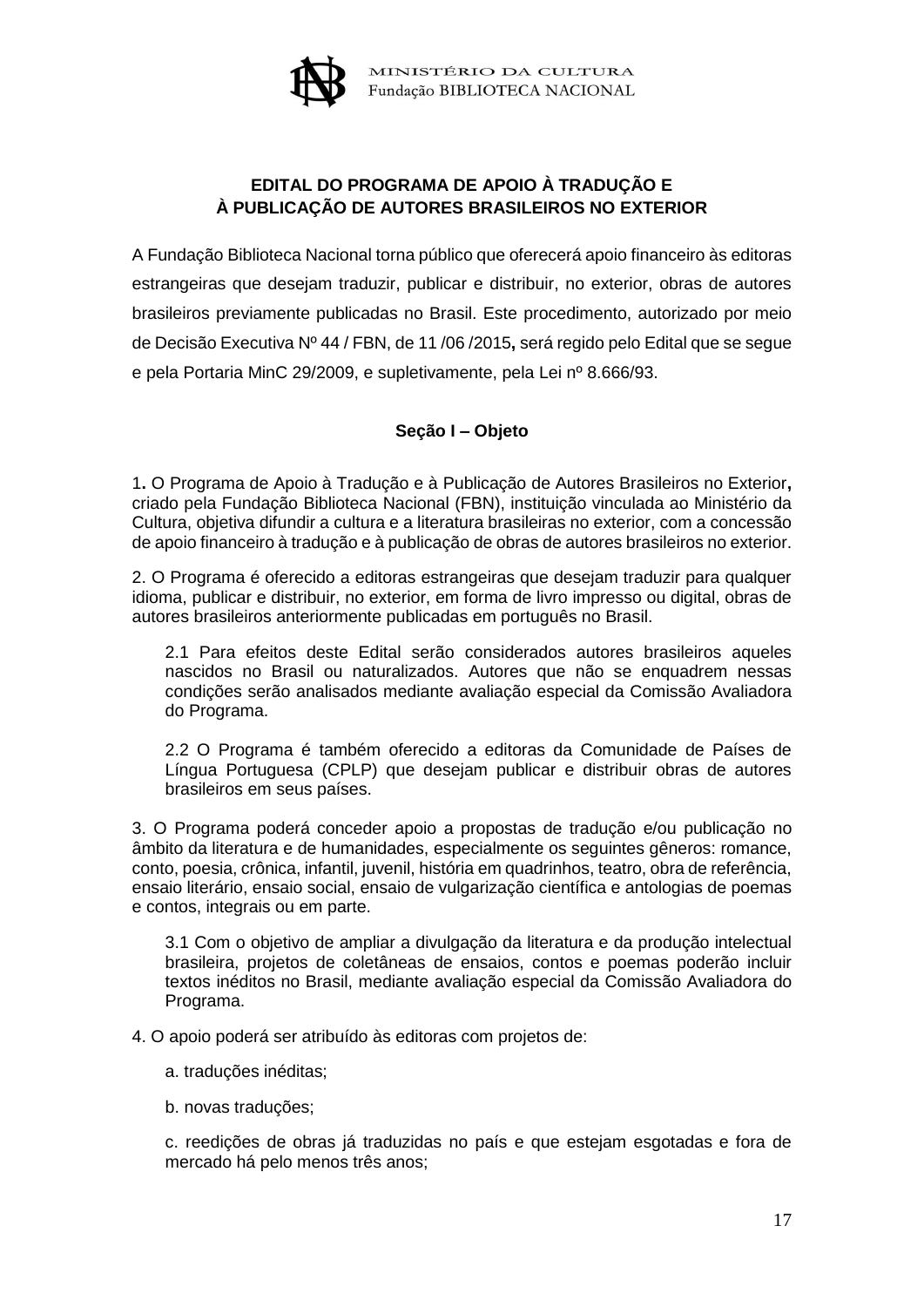

d. no caso de editoras da Comunidade de Países de Língua Portuguesa (CPLP), edições inéditas ou reedições de obras já publicadas no país que estejam esgotadas e fora de mercado há pelo menos três anos;

4.1 A concessão do apoio tem como objetivo principal custear, parcial ou totalmente, as despesas de editoras estrangeiras com a tradução e/ou a publicação da obra de autores brasileiros no exterior.

4.2 O apoio concedido a projetos de tradução de livros de história em quadrinhos e das obras do segmento infantil e juvenil poderá contemplar tanto os custos de tradução quanto os custos de edição.

5. Convocatórias específicas do Programa poderão ser divulgadas conforme o interesse da FBN, tendo em vista, por exemplo, efemérides, idiomas, autores em domínio público, eventos, entre outros.

## **Seção II – Vigência**

6. A vigência do presente Edital será de 24 (vinte e quatro meses), a contar da data de publicação no Diário Oficial da União, podendo ser prorrogada, em caso de necessidade, por um período de até 12 (doze) meses\*.

\*A vigência do Edital foi prorrogada até 12 de junho de 2018, de acordo com a Decisão Executiva Nº 19, publicada em 5 de maio de 2017.

#### **Seção III – Recursos orçamentários**

7. Para atender aos objetivos deste Edital, estão previstos em 2015 recursos no valor de R\$ 300.000,00 (trezentos mil reais), provenientes da Ação 20ZF – Promoção e Fomento à Cultura Brasileira da LOA – Lei Orçamentária Anual e/ou do FNC – Fundo Nacional de Cultura ou tendo em vista disponibilidade orçamentária ou de outra entidade ou órgão público em parceria com a FBN.\*

7.1 A destinação financeira para os exercícios seguintes estará condicionada à existência de disponibilidade orçamentária e financeira, nos termos do caput.\*

\* Item retificado de acordo com o Edital de Retificação Nº 1/2017, publicado em 2 de outubro de 2017.

#### **Seção IV – Condições para participação**

8. Podem participar deste Edital as editoras estrangeiras regularmente estabelecidas em seus países de origem.

9. Poderão ser reapresentadas propostas que não tenham sido contempladas em editais anteriores da FBN, desde que respeitem as normas definidas neste Edital.

10. Não serão aceitas inscrições de editoras que tenham compromissos pendentes com a FBN e que tenham sofrido sanções decorrentes de descumprimentos de obrigações para com a FBN, em conformidade com os casos descritos na Seção XI deste Edital.

#### **Seção V – Benefícios**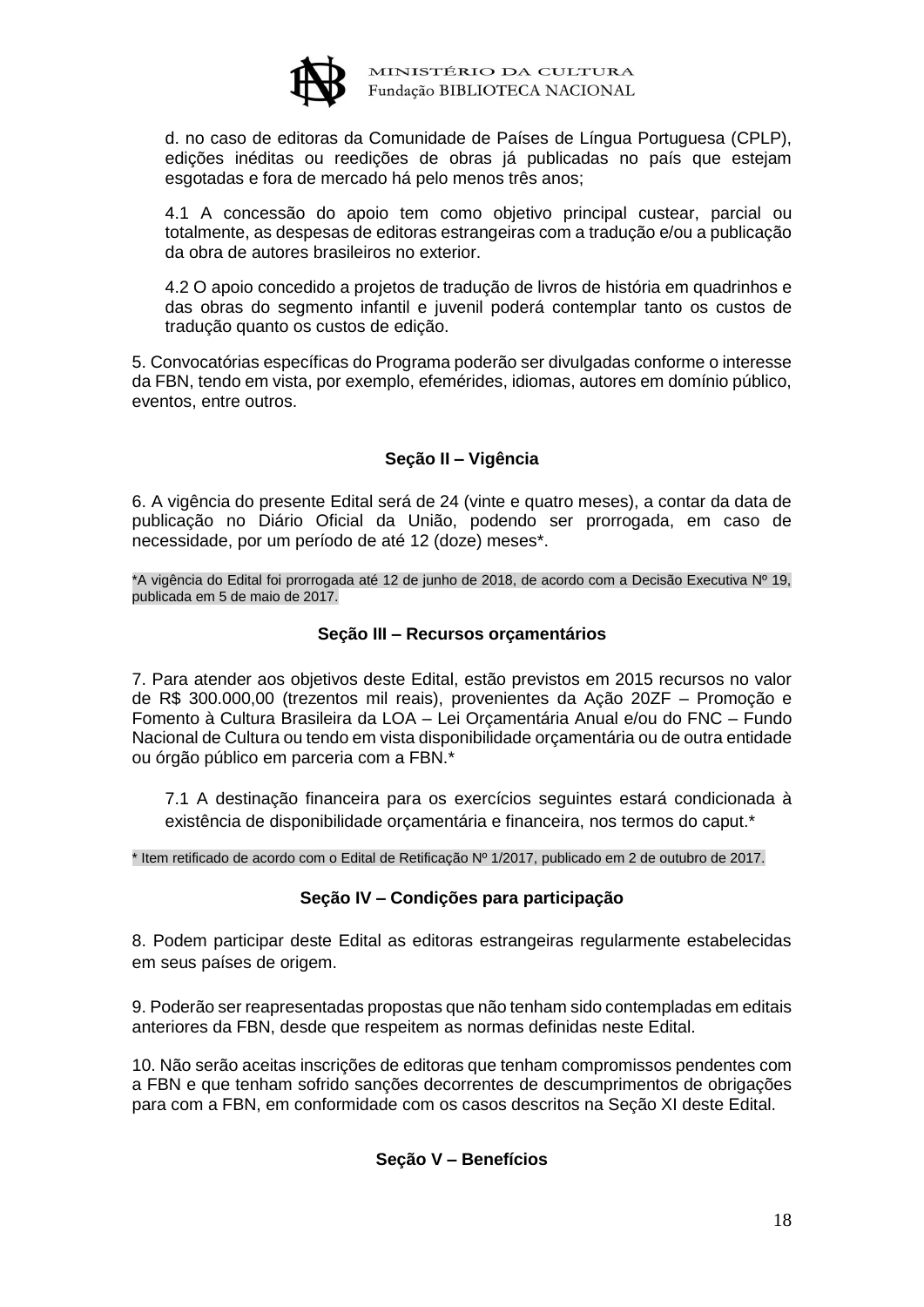

11. A FBN concederá apoio financeiro de até US\$ 8.000,00 (oito mil dólares americanos) para projetos de tradução e/ou publicação inéditos ou de nova tradução e de até US\$ 4.000,00 (quatro mil dólares americanos) para projetos de reedição, conforme item 4 deste Edital.

11.1 O apoio a ser concedido poderá considerar, em especial, as despesas com a tradução da obra e, excepcionalmente, custos de edição, revisão e impressão da publicação.

11.2 Nos casos de solicitação de editoras da Comunidade de Países de Língua Portuguesa (CPLP) o apoio a ser concedido considerará custos de edição, revisão e impressão da publicação.

12. A concessão do apoio está condicionada à existência de disponibilidade orçamentária e financeira, caracterizando a seleção como expectativa de direito do proponente.

## **Seção VI – Apresentação e envio das inscrições**

13**.** As inscrições poderão ser realizadas a partir da publicação do Edital e se encerrarão em 05 de março de 2018\*. As etapas de recebimento, habilitação e avaliação das inscrições seguirão o cronograma abaixo:

\*Prazo estendido em conformidade com a prorrogação do Edital até 12 de junho de 2018, de acordo com a Decisão Executiva Nº 19, publicada em 5 de maio de 2017

| <b>Reuniões</b><br>de<br>avaliação | Prazo<br>para<br>recebimento<br>de inscrições | Divulgação<br>da lista de<br>inscrições<br>habilitadas | Prazo<br>para envio<br>de<br><b>recursos</b> | Divulgação da<br>lista final de<br>inscrições<br>habilitadas | Data<br>da<br>reunião | Divulgação<br>da lista<br>de projetos<br>aprovados |
|------------------------------------|-----------------------------------------------|--------------------------------------------------------|----------------------------------------------|--------------------------------------------------------------|-----------------------|----------------------------------------------------|
| 1ª reunião                         | 29/07/2015                                    | 31/07/2015                                             | 03/08/2015                                   | 04/08/2015                                                   | 12/08/2015            | 17/08/2015                                         |
| 2 <sup>a</sup> reunião             | 13/10/2015                                    | 15/10/2015                                             | 17/10/2015                                   | 19/10/2015                                                   | 28/10/2015            | 03/11/2015                                         |
| 3ª reunião                         | 04/04/2016                                    | 06/04/2016                                             | 08/04/2016                                   | 11/04/2016                                                   | 20/04/2016            | 25/04/2016                                         |
| 4 <sup>a</sup> reunião             | 01/09/2016                                    | 05/09/2016                                             | 07/09/2016                                   | 08/09/2016                                                   | 14/09/2016            | 19/09/2016                                         |
| 5 <sup>a</sup> reunião             | 02/05/2017                                    | 04/05/2017                                             | 06/05/2017                                   | 08/05/2017                                                   | 17/05/2017            | 22/05/2017                                         |
| 6 <sup>a</sup> reunião**           | 31/08/2017                                    | 04/09/2017                                             | 06/09/2017                                   | 08/09/2017                                                   | 25/09/2017            | 02/10/2017                                         |
| 7ª reunião**                       | 05/03/2018                                    | 07/03/2018                                             | 09/03/2018                                   | 12/03/2018                                                   | 02/04/2018            | 09/04/2018                                         |

#### **Cronograma de avaliação 2015-2017\***

\* Datas prováveis

\*\*A 6ª e a 7ª reuniões foram incluídas de acordo com a Decisão Executiva Nº19, publicada em 05/05/2017.

14. O número de reuniões poderá ser abreviado ou acrescido pelo Centro de Cooperação e Difusão da FBN, conforme disponibilidade orçamentária e/ou fluxo de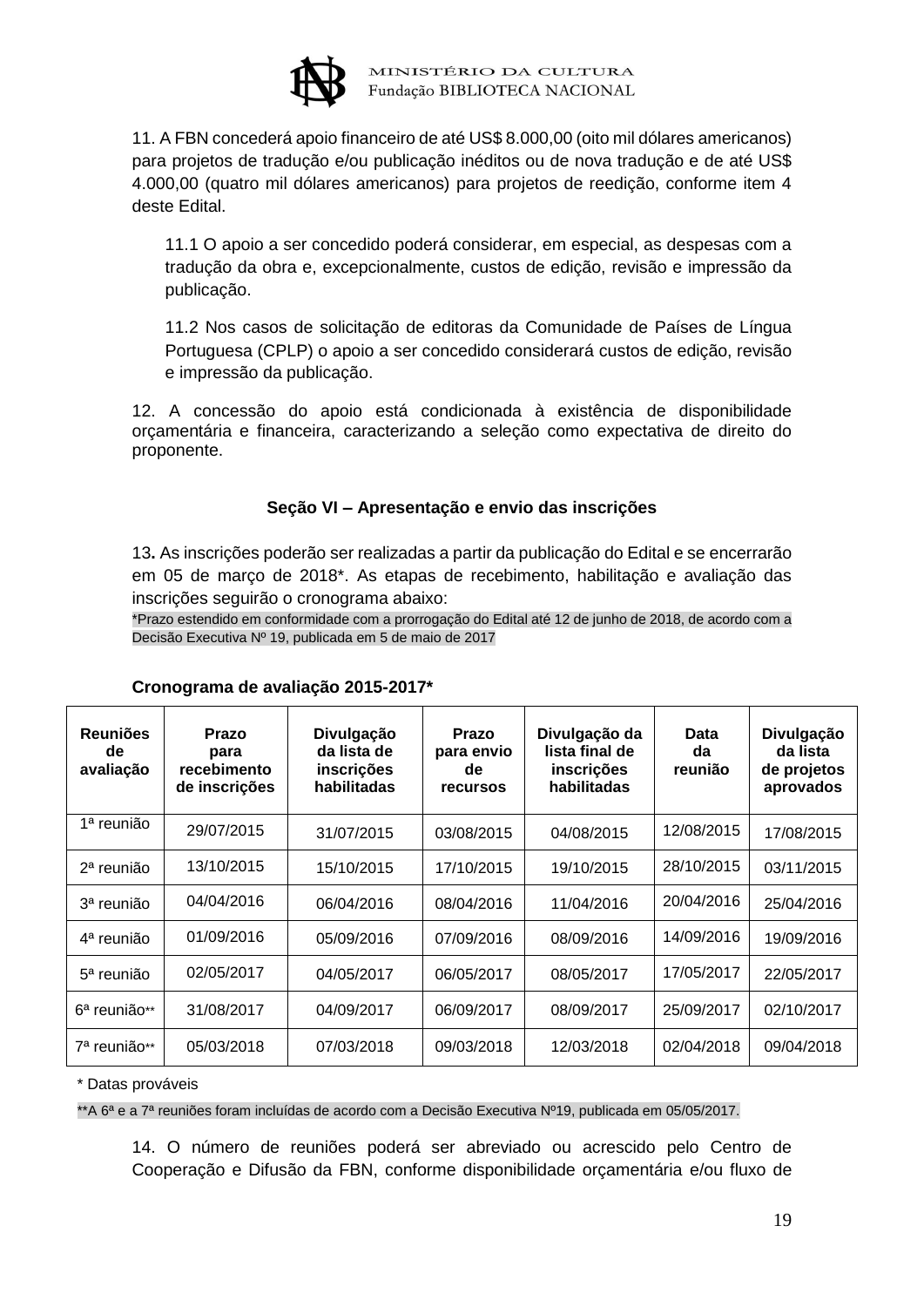

inscrições recebidas no período.

15. Inscrições recebidas após os prazos indicados para cada reunião serão avaliadas nas reuniões posteriores.

16**.** As inscrições serão gratuitas.

17**.** As editoras interessadas deverão enviar à FBN, no momento da inscrição, os seguintes documentos, digitalizados [por e-mail: [translation@bn.gov.br](mailto:translation@bn.gov.br) (com cópia para [tradutoresbrasilfbn@gmail.com\)](tradutoresbrasilfbn@gmail.com)] ou por via postal, conforme as especificidade de cada projeto (tradução/reedição ou publicação em países da CPLP):

a. Carta de apresentação do projeto, justificando a solicitação do apoio (em português, inglês ou espanhol);

b. Formulários de inscrição totalmente preenchidos (digitados ou em letra legível), assinados pelo representante legal da editora (Anexo I e Anexo II ou Anexo III);

c. Cópia do contrato de cessão de direitos autorais estabelecido entre editora e autor(es) ou seus representantes legais, ou documento correspondente, sempre que a obra em referência não estiver em domínio público;

d. Cópia do contrato de tradução da obra em referência estabelecido entre a editora e o tradutor;

e. Orçamento global do projeto e custo estimado da tradução (em dólares americanos);

f. Anuência do(s) autor(es) ou de seus representantes legais ao pedido, por meio de carta ou correio eletrônico;

g. Documento de identidade do(s) autor(es) ou de seus representantes legais;

h. Documento de identidade do representante legal da editora;

i. Registro legal da editora;

j. Currículo do tradutor contratado (em português, inglês ou espanhol);

k. Catálogo recente das publicações da editora proponente;

l. Um exemplar, impresso ou em arquivo digital, da obra;

m. Projeto de distribuição e venda do livro a ser publicado, tiragem prevista, formas de divulgação da obra, com a indicação dos principais canais e pontos de venda, físicos e/ou virtuais, que serão utilizados, especialmente nos primeiros 6 (seis) meses após a publicação (em português, inglês ou espanhol).

17.1. O formulário de inscrição original devidamente assinado (alínea b) deverá obrigatoriamente ser encaminhado por via postal à FBN, no endereço:

Fundação Biblioteca Nacional

Centro de Cooperação e Difusão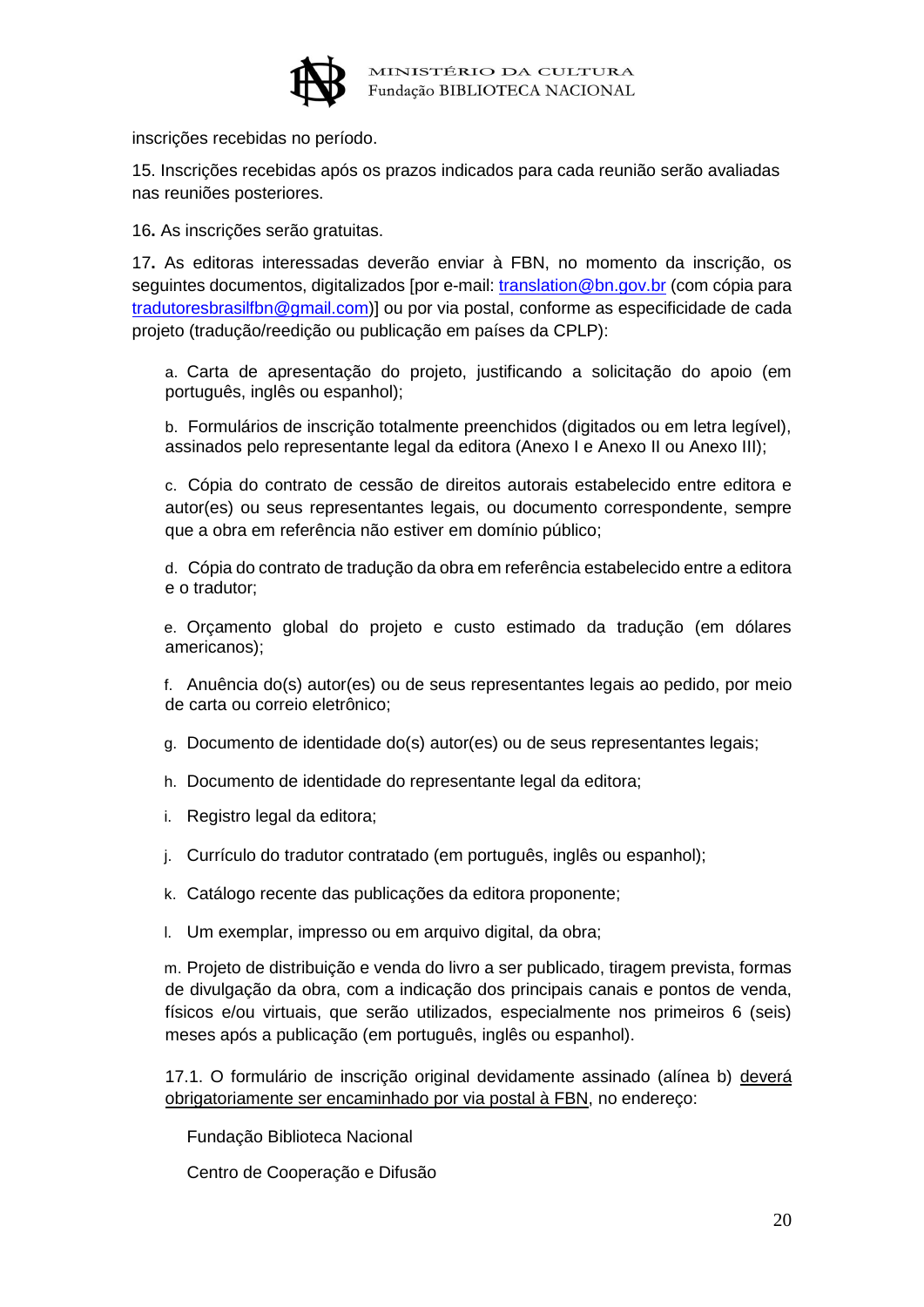

Programa de Apoio à Tradução e à Publicação de Autores Brasileiros no Exterior

Avenida Rio Branco, 219 – Centro

20040-008 – Rio de Janeiro – RJ – Brasil**.**

17.2 Inscrições por via postal devem ser encaminhadas para o endereço acima indicado.

17.3 Não serão aceitas inscrições por via postal recebidas após o prazo indicado no cronograma constante no item 13 do presente Edital, independentemente da data de envio.

18. Não há número máximo de projetos inscritos por editora.

19**.** A Editora proponente será o único responsável pela veracidade da proposta e dos documentos encaminhados, bem como da fidelidade da obra, isentando a FBN e o Ministério da Cultura de quaisquer responsabilidades civis ou penais por eventuais fraudes ou equívocos.

## **Seção VII – Etapa de Habilitação**

20. Para a habilitação da inscrição será necessário o envio dos documentos e dos formulários, devidamente preenchidos, em conformidade com o item 17 deste Edital.

21. Será desconsiderada a inscrição apresentada com ausência de informações que possa prejudicar a análise.

22. Apenas as inscrições habilitadas serão submetidas à fase de avaliação e seleção, sendo inabilitados os projetos que não cumprirem os requisitos dispostos no item 17 deste Edital.

23. Após o término do prazo de recebimento de inscrições será divulgada em até 2 (dois) dias úteis, no sítio eletrônico da Fundação Biblioteca Nacional [\(www.bn.gov.br\)](http://www.bn.br/), a lista de projetos habilitados que conterá o nome do autor e do proponente e a razão do indeferimento se for o caso.

24. A divulgação da lista preliminar de inscrições habilitadas dar-se-á por meio de publicação no sítio eletrônico da Fundação Biblioteca Nacional [\(www.bn.gov.br\)](http://www.bn.br/).

25. Caberá pedido de reconsideração da inabilitação, a ser enviado no prazo de 2 (dois) dias corridos, por meio de e-mail, a contar do dia subsequente da data de divulgação do resultado para o seguinte endereço: [translation@bn.gov.br](mailto:translation@bn.gov.br) (com cópia para [tradutoresbrasilfbn@gmail.com\)](tradutoresbrasilfbn@gmail.com).

26. Compete ao Centro de Cooperação e Difusão/FBN (CCD/FBN) proceder ao exame de habilitação das inscrições e eventuais pedidos de reconsideração.

27. O resultado final da fase de habilitação será divulgado por meio de publicação no sítio eletrônico da Fundação Biblioteca Nacional [\(www.bn.gov.br\)](http://www.bn.gov.br/).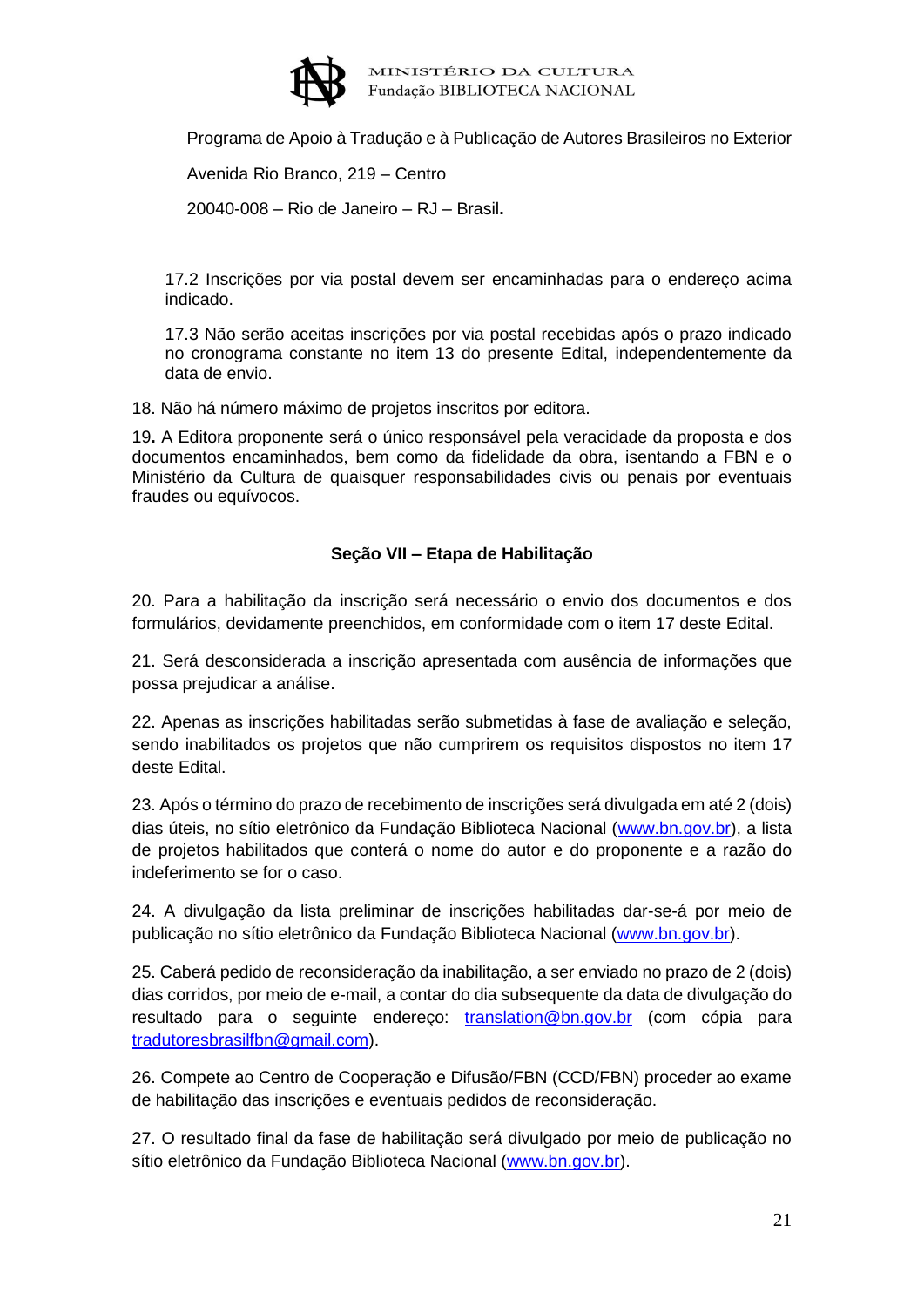

## **Seção VIII** – **Avaliação e Seleção**

28. O processo seletivo das inscrições será realizado por uma Comissão Avaliadora, designada pelo Presidente da FBN por meio de decisão executiva, constituída por:

a. Dois representantes da FBN, que poderão ser destacados dos seguintes órgãos específicos: Centro de Cooperação e Difusão, Centro de Pesquisa e Editoração e Centro de Coleções e Serviços aos Leitores;

b. Um representante do Ministério da Cultura ou instituições vinculadas;

c. Um representante do Departamento Cultural do Ministério das Relações Exteriores;

d. Um especialista em literatura e/ou tradução, preferencialmente profissional da área e/ou professor universitário.

29. A Comissão Avaliadora adotará os seguintes critérios de seleção:

a. Relevância da publicação da obra para a promoção e divulgação da cultura e da literatura brasileira no exterior;

b. Consistência da proposta;

29.1 O critério previsto na alínea "b" – Consistência da proposta – levará em conta o currículo do tradutor, o projeto de distribuição e venda, o catálogo da editora e sua capacidade de execução do projeto.

29.2 As notas mínima e máxima para o critério previsto na alínea "a" serão, respectivamente, 0 e 5 (zero a cinco);

29.3 As notas mínima e máxima para o critério previsto na alínea "b" serão, respectivamente, 0 e 5 (zero a cinco);

29.4 Em caso de empate prevalecerá o projeto que receber maior nota no critério "a", persistindo o empate, o critério será o sorteio.

29.5 A pontuação mínima para classificação será de 7 (sete), sendo que projetos com notas inferiores serão automaticamente desclassificados.

30. Comissão adotará como critérios para o estabelecimento do valor do apoio, conforme a especificidade de cada projeto:

a. Custo estimado da tradução;

b. Custo estimado para publicação;

c. Contexto de mercado da editora proponente

31. Caberá à Comissão Avaliadora entregar ao Centro de Cooperação e Difusão: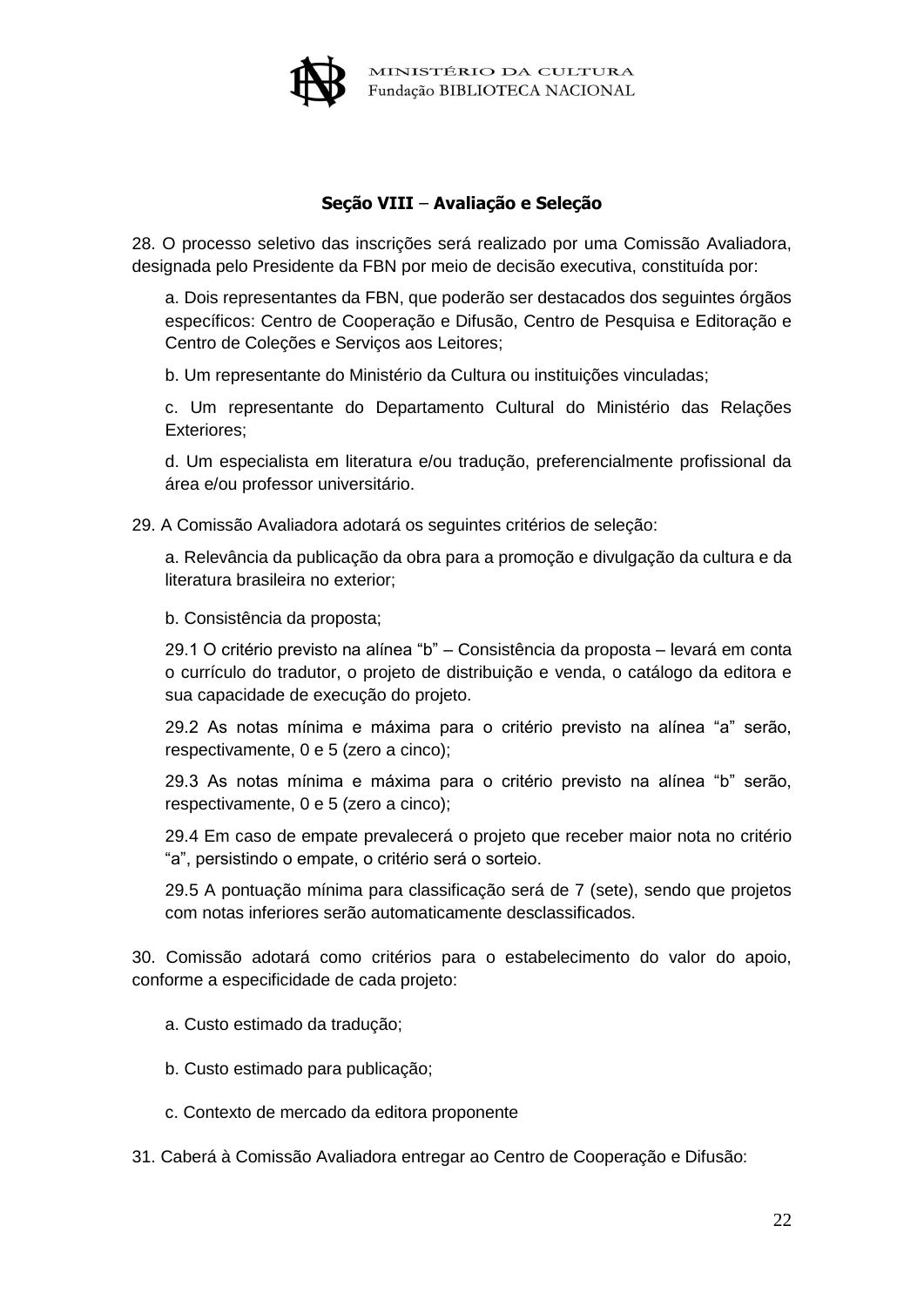

- a. uma lista de projetos selecionados
- b. uma lista de projetos classificados
- 31.1 Ambas as listas deverão conter:
	- I Nome do projeto;
	- II País de origem;
	- III Nota obtida na avaliação;
	- IV Valor do apoio concedido;
	- V Nome dos membros da Comissão.

32. Os projetos classificados não-selecionados poderão ser contemplados posteriormente em caso de disponibilidade de recursos, a critério da unidade gestora da seleção pública e respeitada a prioridade aos selecionados, a ordem decrescente de pontuação e o prazo de vigência da seleção pública.

33. O resultado final da seleção será comunicado diretamente à editora contemplada por correio eletrônico, em até 5 (cinco) dias corridos após as reuniões de avaliação, e ficará disponível no sítio eletrônico da FBN, bem como será publicado no Diário Oficial da União.

34. Caberá pedido de reconsideração da lista de projetos selecionados e dos valores concedidos, a ser enviado no prazo de 2 (dois) dias corridos, por meio de correio eletrônico, a contar do dia subsequente da data de divulgação do resultado, para [translation@bn.gov.br](mailto:translation@bn.gov.br) (com cópia para [tradutoresbrasilfbn@gmail.com\)](tradutoresbrasilfbn@gmail.com).

34.1 Os pedidos de reconsideração serão analisados pelo Centro de Cooperação e Difusão em concordância com os demais membros da Comissão Avaliadora num prazo de 5 (cinco) dias corridos.

#### **Seção IX – Concessão**

35. A formalização da concessão do apoio será objeto de Termo de Compromisso redigido em língua portuguesa, firmado pelo responsável legal da editora e pelo Presidente da FBN.

36. O respectivo Termo de Compromisso será enviado à editora para assinatura e devolução à FBN.

37. Os apoios aprovados serão pagos pela FBN à editora contemplada em duas parcelas, da seguinte forma:

a. 1ª parcela: 50% do apoio, após assinatura do Termo de Compromisso pelas duas partes.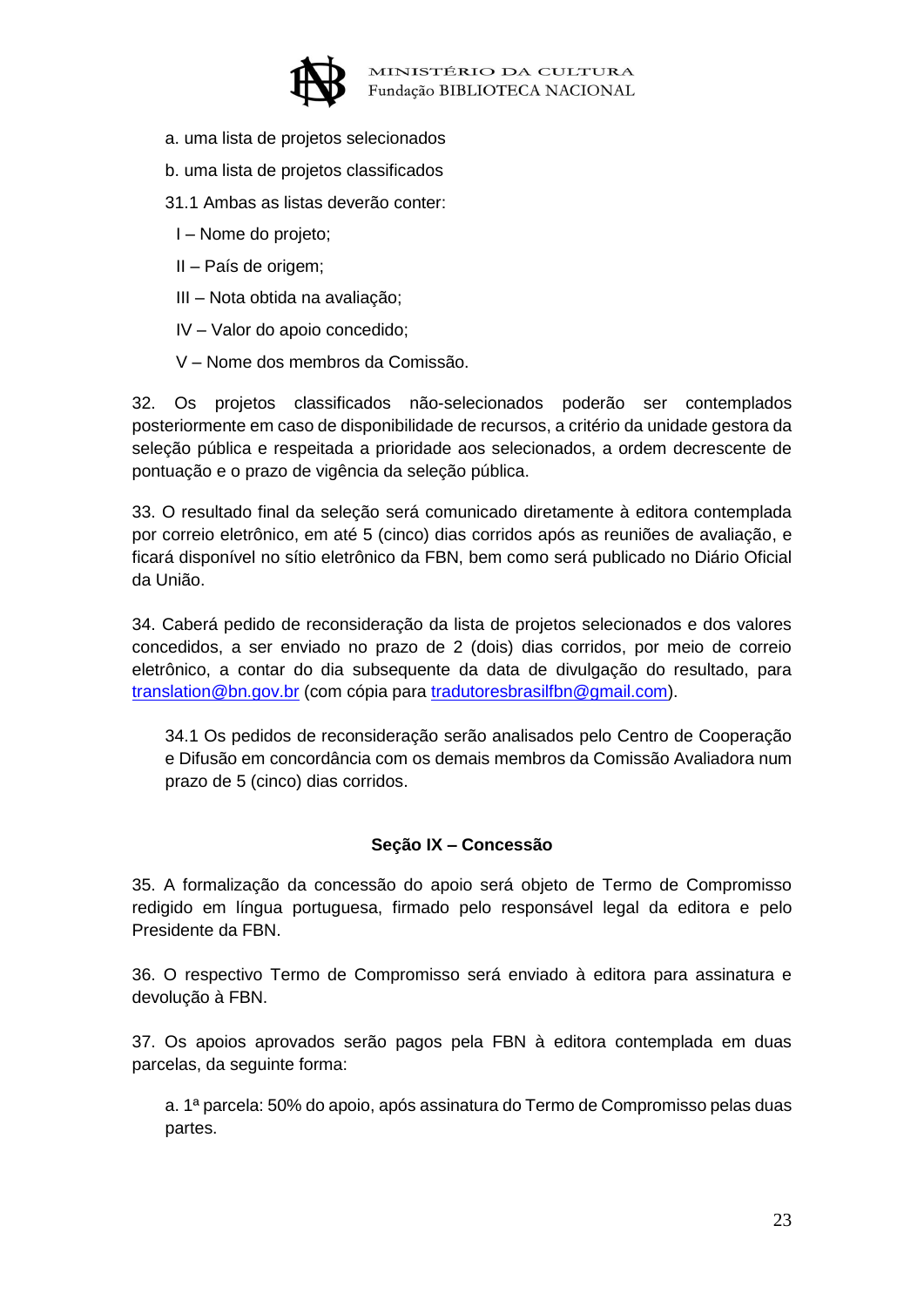

b. 2ª parcela: 50% do apoio, após o recebimento, pela FBN, de 5 (cinco) exemplares da obra publicada pela editora ou download da obra publicada em formato digital.

37.1 São de inteira responsabilidade da editora a atualização dos dados cadastrais e bancários.

## **Seção X – Obrigações da editora**

38. A editora contemplada compromete-se a entregar 10 (dez) exemplares da obra traduzida e publicada em até 24 (vinte e quatro) meses após a assinatura do Termo de Compromisso.

a. Cinco exemplares no escritório do Centro de Cooperação e Difusão/FBN;

b. Cinco exemplares na embaixada ou representação oficial do Brasil localizada no país da Editora

38.1 No caso de apoio concedido para tradução e/ou publicação de livros digitais, a editora compromete-se a informar *link* para acesso à obra e respectivo download da obra publicada.

38.2 O prazo de entrega poderá ser prorrogado por até 12 (doze) meses conforme pedido e justificativa da Editora desde que remetidos ao Centro de Cooperação e Difusão/FBN antes do término do prazo previsto no Termo de Compromisso.

39. A editora compromete-se a inserir a seguinte referência na página de créditos da obra publicada, na língua da tradução e em português: "Obra publicada com o apoio do Ministério da Cultura do Brasil / Fundação Biblioteca Nacional."

39.1**.** A referência acima especificada deverá ser acompanhada do logotipo da FBN, conforme imagem abaixo e suas especificações:



MINISTÉRIO DA CULTURA Fundação BIBLIOTECA NACIONAL

Medidas mínimas para aplicação do logotipo na página de créditos:

- a) Altura: 0,71 cm
- b) Largura: 4,00 cm
- c) Definição: 300 dpi

Especificação das cores:

- a) Preto/Black 100% (K100%); ou
- b) Pantone 456 C; ou
- c) Pantone 201 C.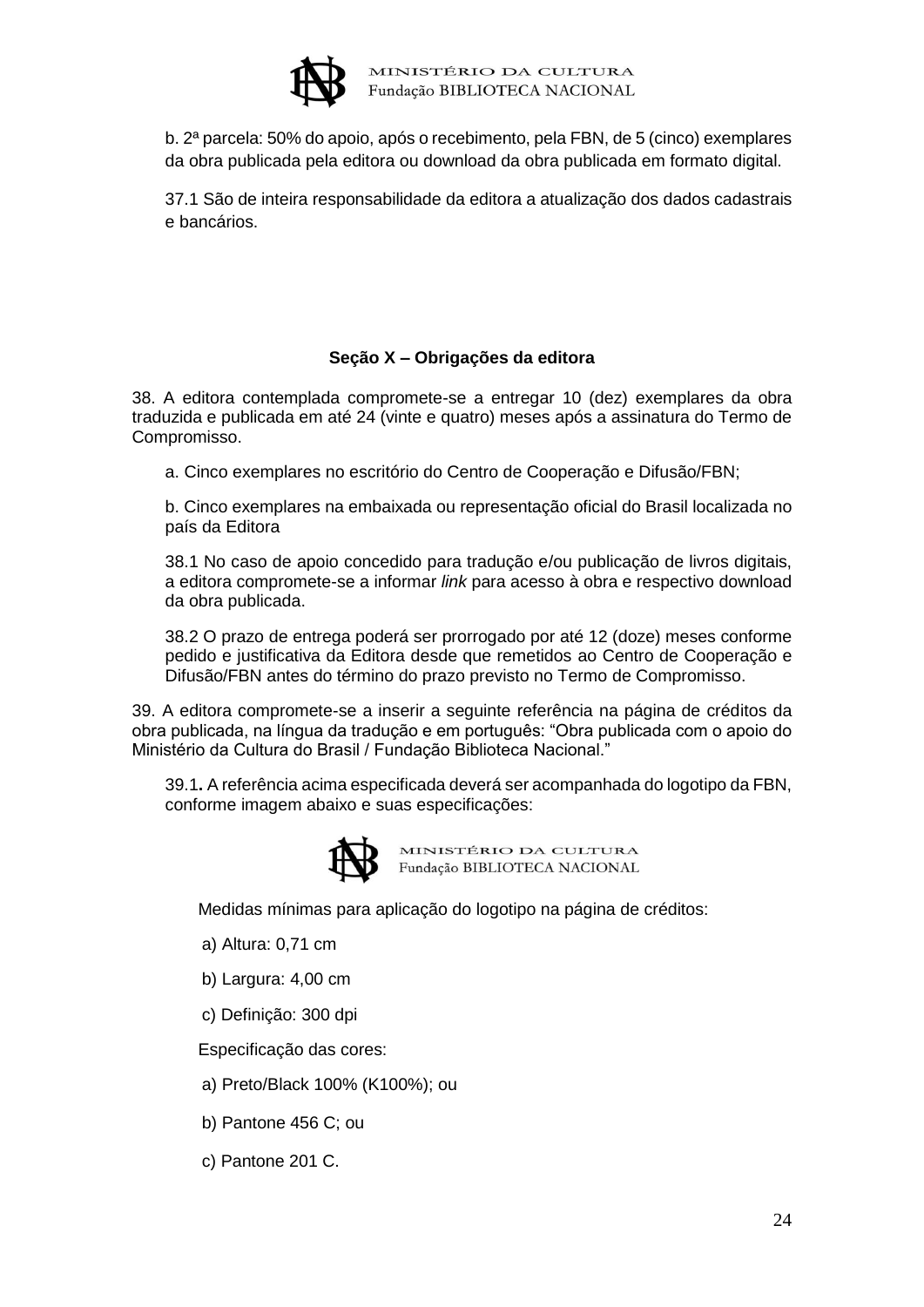

39.2. O logotipo e a referência ao apoio concedido poderão ser inseridos em local diferente da página de créditos mediante aprovação prévia da FBN.

40**.** Antes da impressão da obra, a editora deverá enviar à FBN, para aprovação, prova impressa da página de créditos.

40.1 Em casos excepcionais, mediante a análise e aprovação da FBN, a editora poderá incluir o logotipo e a referência no livro após a publicação da obra.

41. No caso de edições apenas em forma de livro impresso, a editora compromete-se a publicar, no mínimo, 1.000 (mil) exemplares da obra, em primeira edição, e 500 (quinhentos) exemplares no caso de reedição.

41.1. Projetos de publicação com tiragem inferior a 1.000 (mil) exemplares, em primeira edição, serão objeto de análise especial da Comissão.

42. A editora se responsabiliza pela correta apresentação da documentação relativa ao Termo de Compromisso e às autorizações decorrentes aos direitos de autor e conexos presentes na obra, sem a qual o mesmo não poderá ser formalizado.

43**.** A editora deverá:

a. Comunicar imediatamente à FBN qualquer fato grave que leve à descontinuidade do projeto que possa vir a modificar ou interromper a execução do Termo de Compromisso que formaliza a concessão do apoio;

b. Comunicar imediatamente à FBN eventual alteração do representante da editora e do(a) funcionário(a) responsável pelo projeto;

c. Devolver à FBN eventuais valores recebidos indevidamente.

d. Encaminhar à FBN um recibo assinado pelo(s) tradutor(es) contratado(s), comprovando o pagamento dos honorários.

44. Qualquer alteração das cláusulas contratuais do Termo de Compromisso deverá ser comunicada à FBN para análise da continuidade do projeto.

#### **Seção XI – Penalidades**

45. Caso a editora não entregue a obra nos termos e prazos previstos neste Edital e definidos no Termo de Compromisso, será obrigada a devolver o valor já recebido.

46. O descumprimento de cláusulas deste Edital ou do Termo de Compromisso firmado entre a Editora e a FBN poderá implicar penalidades ou restrições para futuras inscrições de acordo com os seguintes critérios:

a. Descumprimento de prazo para entrega da obra: 1 (um) ano sem apresentar projetos ao Programa, além da devolução do valor concedido, conforme o item 44 deste Edital;

b. Desistência do projeto após o pagamento da 1ª. parcela: devolução do valor concedido e 2 (dois) anos sem apresentar projetos ao Programa.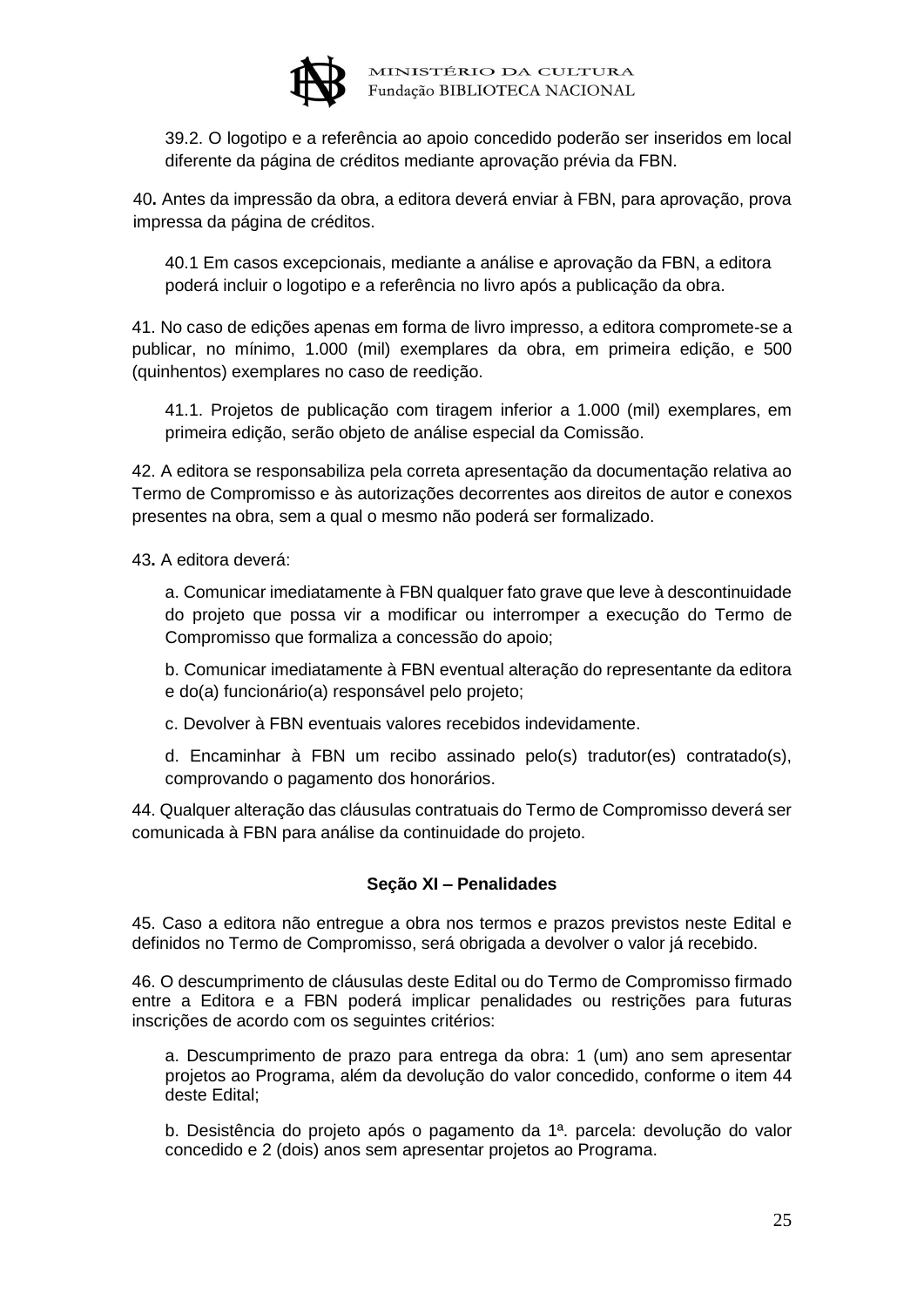

c. Não-pagamento dos serviços de tradução contratados para o projeto: 3 (três) anos sem apresentar projetos ao Programa.

d. Demora ou desatenção no atendimento de decisão da FBN em cancelar o apoio concedido e/ou devolução do valor da 1ª. parcela: 5 (cinco) anos sem apresentar projetos ao Programa de tradução e medidas judiciais cabíveis.

#### **Seção XII – Acompanhamento e avaliação**

47. A editora compromete-se a informar, durante o período contratual, dados do cronograma de tradução; das etapas da produção e da previsão de lançamento sempre que for demandada pela FBN.

48. Seis meses após o lançamento do livro, a editora poderá ser solicitada a apresentar à FBN um relatório de desenvolvimento do plano de distribuição e divulgação da obra.

## **Seção XIII – Disposições finais**

49**.** Este Edital estará disponível no sítio eletrônico da FBN (www.bn.gov.br) e do Ministério da Cultura do Brasil [\(www.cultura.gov.br\)](http://www.cultura.gov.br/) e será publicado no Diário Oficial da União.

50. Para esclarecimento de dúvidas, o interessado deverá entrar em contato por telefone +55 21 2220-2796 ou por e-mail: [translation@bn.gov.br](mailto:translation@bn.gov.br) (com cópia para [tradutoresbrasilfbn@gmail.com\)](tradutoresbrasilfbn@gmail.com).

51. Os materiais encaminhados pelas editoras não serão devolvidos, cabendo à FBN a decisão sobre seu arquivamento ou destruição.

52. A FBN se reserva o direito de publicar trechos das obras traduzidas com apoio deste Edital em publicações para fins de promoção da literatura brasileira e divulgação do Programa de Apoio à Tradução e à Publicação de Autores Brasileiros no Exterior em concordância com os autores e tradutores.

53. O ônus da participação no processo seletivo, incluídas as despesas com cópias, correio e emissão de documentos é de exclusiva responsabilidade do proponente.

54. O ato de inscrição pressupõe que a editora manifesta plena e irretratável anuência com relação a todos os itens do presente Edital.

55. Os casos omissos serão deliberados pela Presidência da FBN.

56. Eventuais irregularidades relacionadas aos requisitos de participação, constatadas a qualquer tempo, implicarão a inabilitação da inscrição.

57. Os projetos inscritos, se lecionados ou não, passarão a fazer parte do cadastro da FBN para fins de pesquisa, documentação e mapeamento da produção cultural brasileira.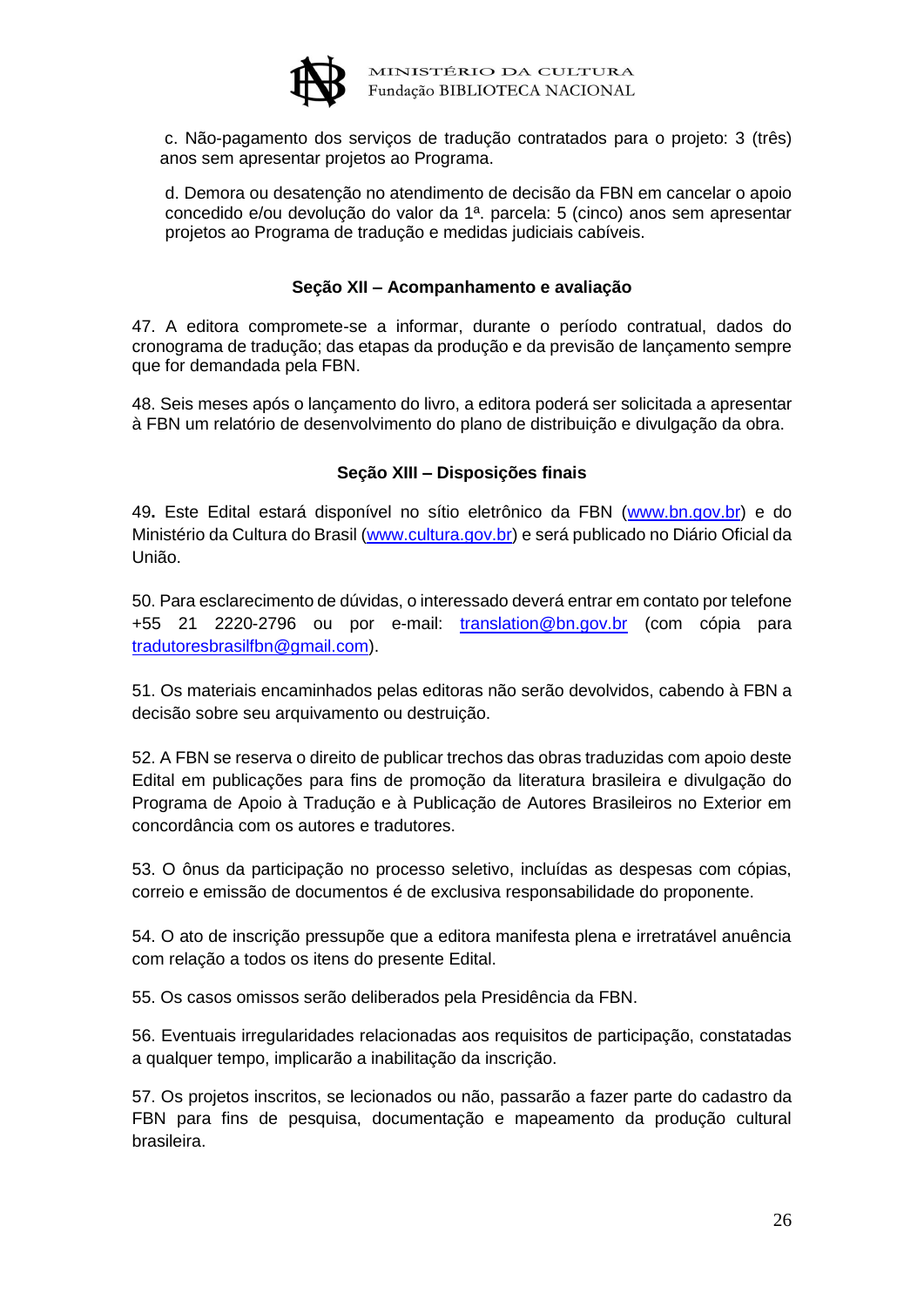

# **Myriam Lewin Presidente em exercício**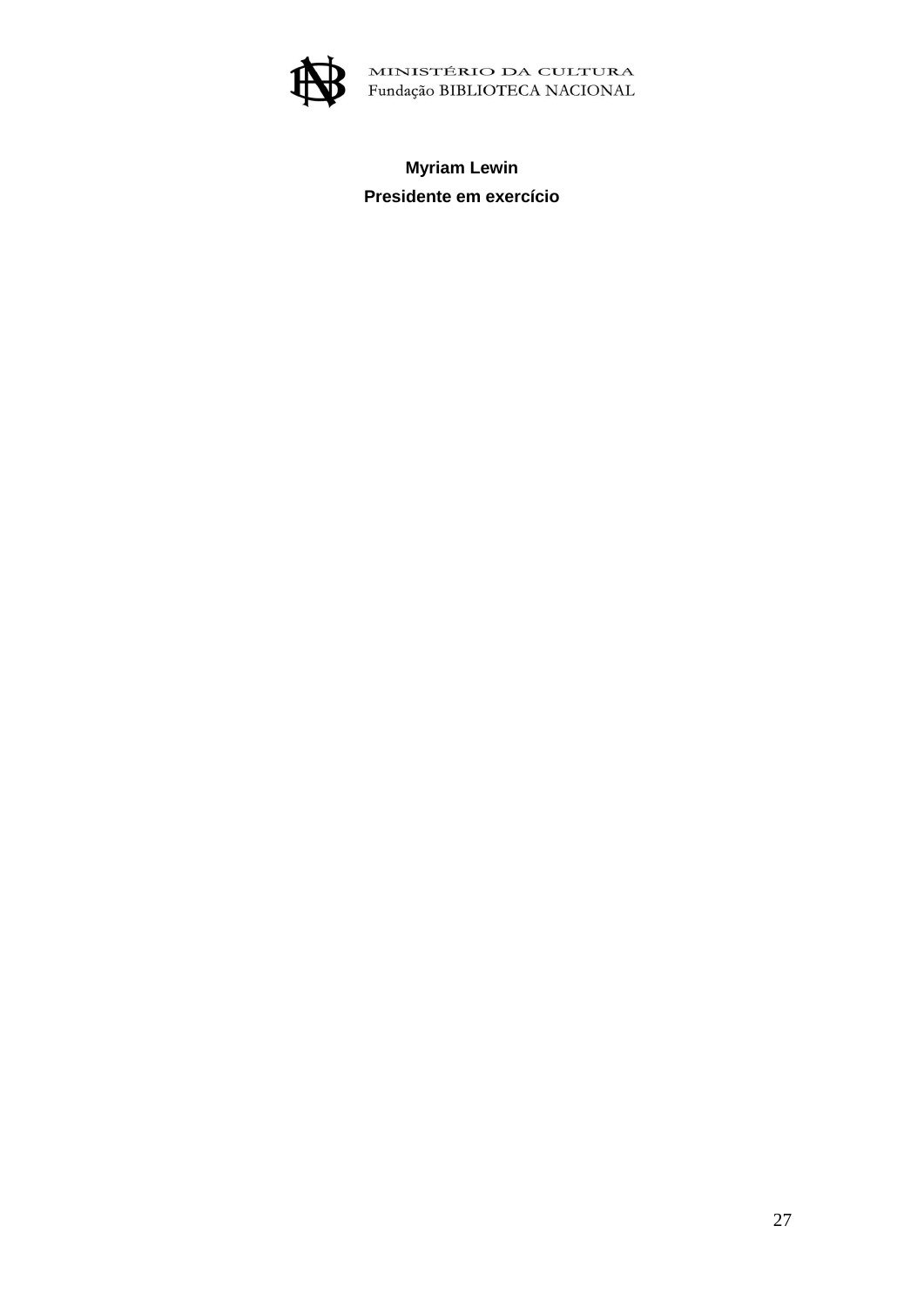

# *Programa de Apoio à Tradução e à Publicação de Autores Brasileiros no Exterior*

# **ANEXO I – FORMULÁRIO DE INSCRIÇÃO**

## **DADOS DA EDITORA**

| Nome da empresa:                  |                    |          |                                                                               |  |  |  |  |
|-----------------------------------|--------------------|----------|-------------------------------------------------------------------------------|--|--|--|--|
| Nome de fantasia:                 |                    |          |                                                                               |  |  |  |  |
| Endereço                          |                    |          |                                                                               |  |  |  |  |
|                                   |                    |          |                                                                               |  |  |  |  |
| Cidade                            | País               |          | Cep                                                                           |  |  |  |  |
|                                   |                    |          |                                                                               |  |  |  |  |
| Telefone                          | Fax                |          | Website                                                                       |  |  |  |  |
|                                   |                    |          |                                                                               |  |  |  |  |
| Número do registro da<br>empresa* | Ano de Inauguração |          | Número de livros impressos/digitais<br>publicados no ano anterior à inscrição |  |  |  |  |
|                                   |                    |          |                                                                               |  |  |  |  |
|                                   |                    |          |                                                                               |  |  |  |  |
|                                   |                    |          |                                                                               |  |  |  |  |
| Representante legal               |                    | Cargo    |                                                                               |  |  |  |  |
|                                   |                    |          |                                                                               |  |  |  |  |
| E-mail                            |                    | Telefone |                                                                               |  |  |  |  |
|                                   |                    |          |                                                                               |  |  |  |  |
| Funcionário de contato            |                    | Cargo    |                                                                               |  |  |  |  |
|                                   |                    |          |                                                                               |  |  |  |  |
| E-mail                            |                    | Telefone |                                                                               |  |  |  |  |
|                                   |                    |          |                                                                               |  |  |  |  |

**\*CUIT, P.IVA, Federal Tax Identification Number entre outros.**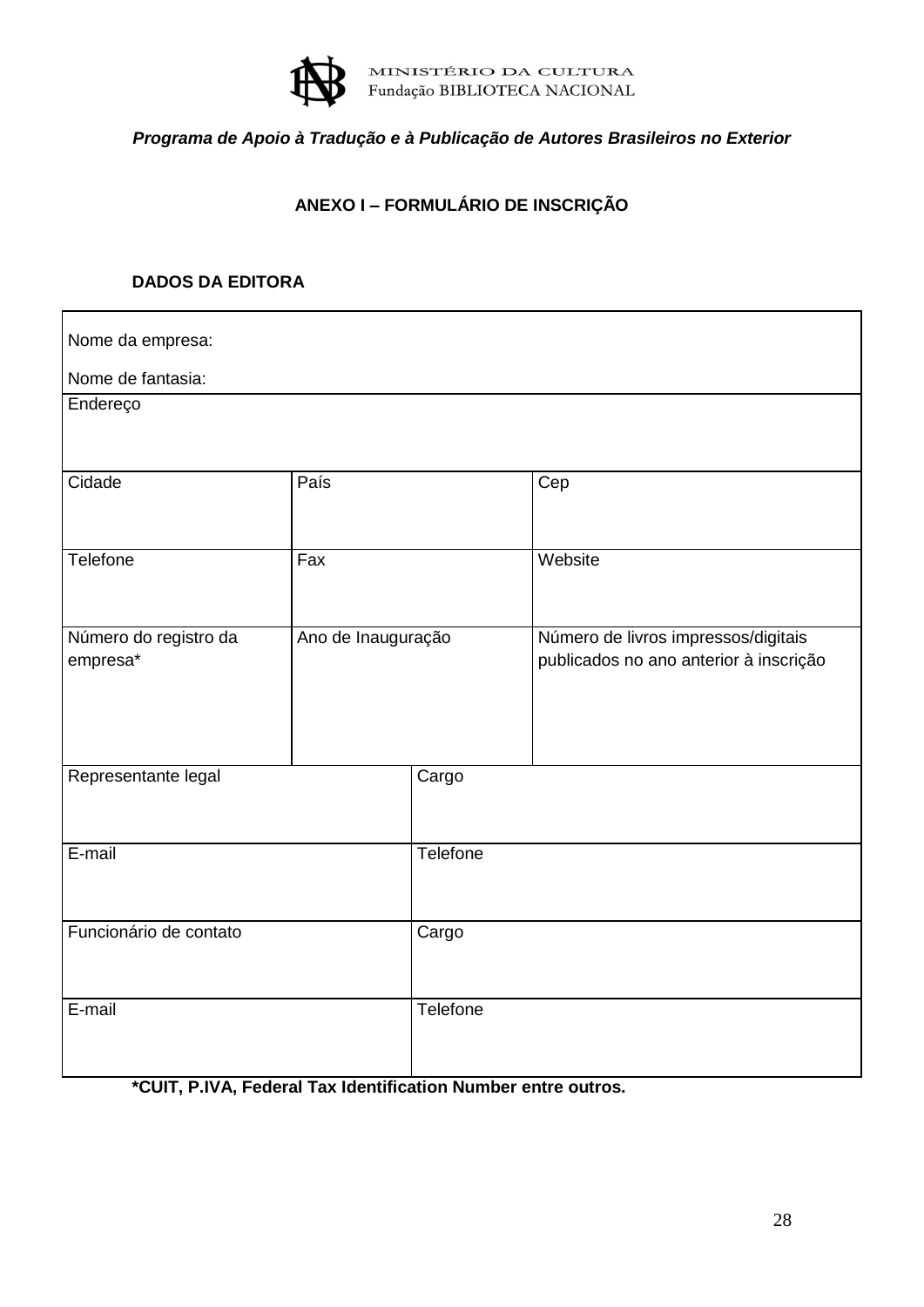

# **DADOS DA OBRA**

| Título            |                    |
|-------------------|--------------------|
| Autor             | Editora Brasileira |
| Ano de Publicação | Número de Páginas  |
| Gênero Literário  | <b>ISBN</b>        |

# **DADOS DO TRADUTOR (se aplicável)**

| Nome     |        |                    |
|----------|--------|--------------------|
| Endereço |        |                    |
| Cidade   | País   | Cep                |
| Telefone | e-mail | Língua da Tradução |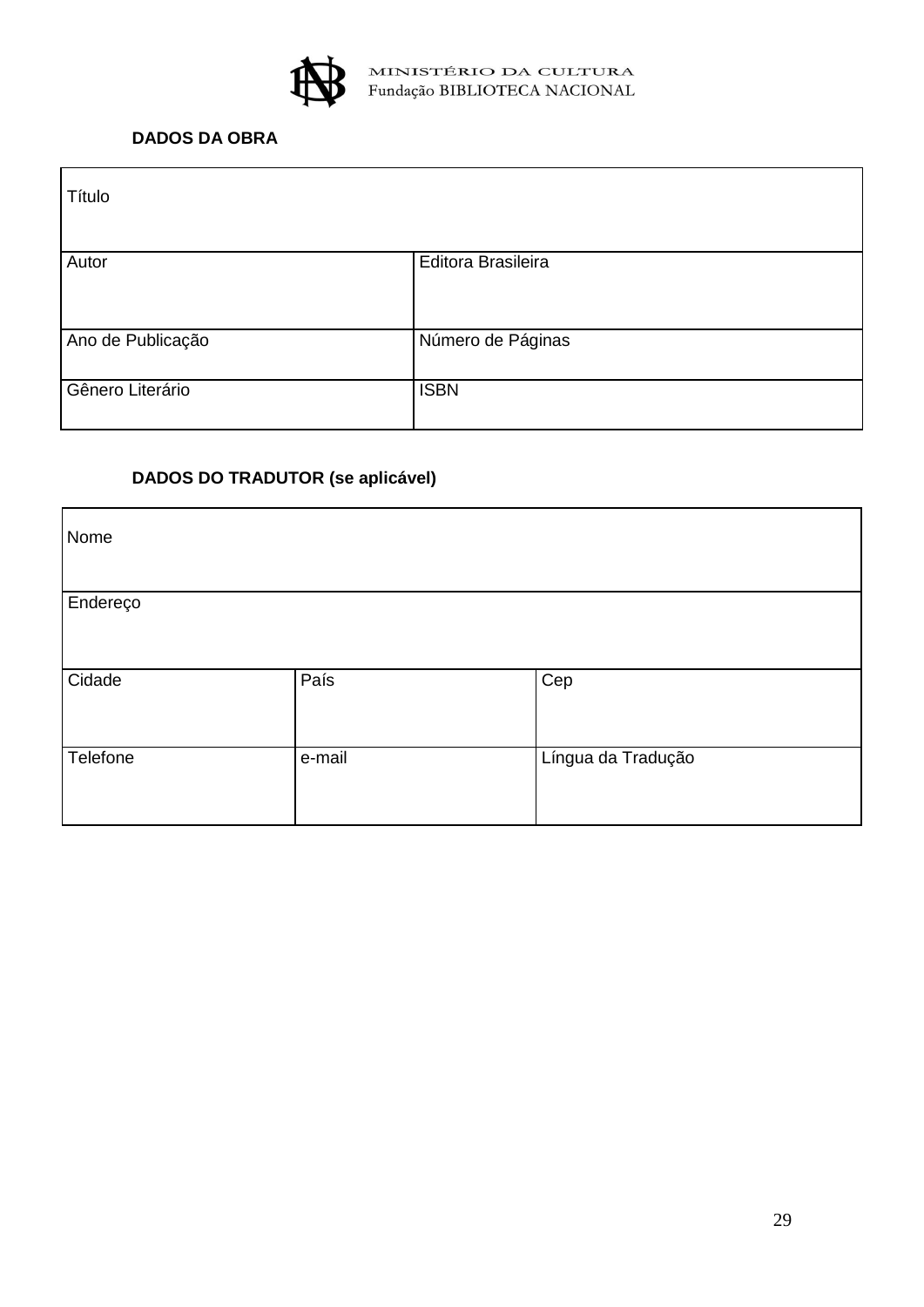

# **DADOS DA PUBLICAÇÃO**

# **(dados editoriais sobre o projeto de tradução e publicação)**

| Tipo de publicação                     | Formato (em cm)                   | Número de Páginas          |  |  |  |
|----------------------------------------|-----------------------------------|----------------------------|--|--|--|
|                                        |                                   |                            |  |  |  |
| Impressa<br>$\overline{(}$             |                                   |                            |  |  |  |
| ) Digital<br>$\overline{(}$            |                                   |                            |  |  |  |
| ) Impressa e Digital<br>$\overline{(}$ |                                   |                            |  |  |  |
|                                        |                                   |                            |  |  |  |
| Data de publicação<br>estimada         | Preço estimado                    | Tiragem da edição impressa |  |  |  |
|                                        |                                   |                            |  |  |  |
| Acabamento do livro<br>impresso        | Tipo de papel da obra<br>impressa | Área de distribuição       |  |  |  |
| ) Brochura<br>$\left($                 |                                   |                            |  |  |  |
| ) Capa dura<br>$\left($                |                                   |                            |  |  |  |
| ) Livro de bolso<br>$\left($           |                                   |                            |  |  |  |
| ) Outro.<br>$\left($                   |                                   |                            |  |  |  |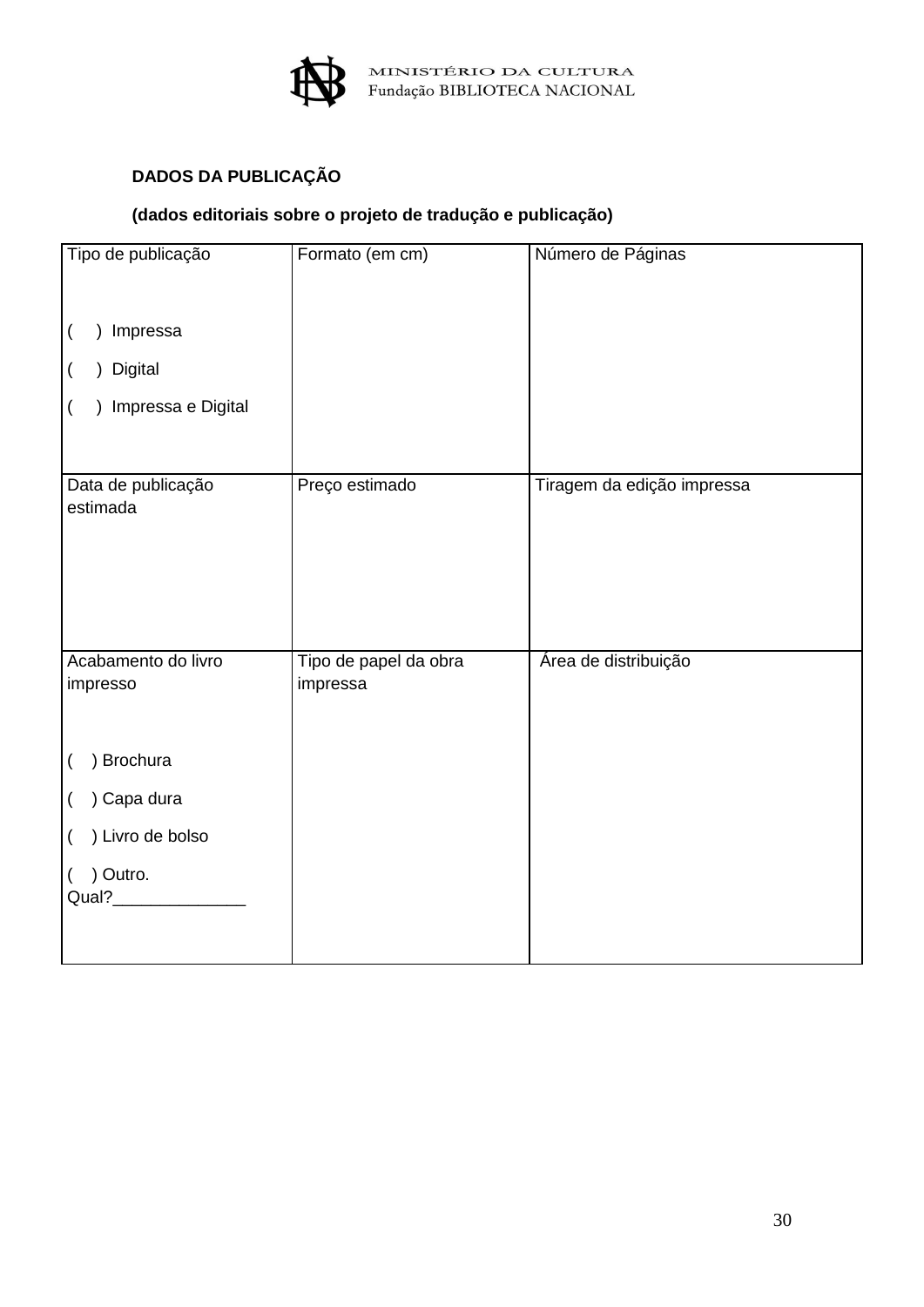

# **DADOS BANCÁRIOS DA EDITORA PROPONENTE**

| Nome do proponente/beneficiário: |           |                       |  |  |
|----------------------------------|-----------|-----------------------|--|--|
| Banco                            |           |                       |  |  |
| Endereço da agência              |           |                       |  |  |
| Cidade                           | País      | Cep                   |  |  |
|                                  |           |                       |  |  |
|                                  |           |                       |  |  |
| Número do Banco                  | Agência   | <b>Conta Corrente</b> |  |  |
|                                  |           |                       |  |  |
|                                  |           |                       |  |  |
| <b>IBAN</b>                      | SWIFT/BIC |                       |  |  |
|                                  |           |                       |  |  |
| CLABE, CBU (se aplicável)        |           |                       |  |  |
|                                  |           |                       |  |  |

# **INFORMAÇÕES ADICIONAIS**

| 1. A editora solicitante já recebeu outras bolsas/subsídios/incentivos de outras instituições, públicas ou<br>privadas, brasileiras ou internacionais para a tradução e publicação do livro indicado nesta inscrição? |  |  |  |  |
|-----------------------------------------------------------------------------------------------------------------------------------------------------------------------------------------------------------------------|--|--|--|--|
| ) Não.                                                                                                                                                                                                                |  |  |  |  |
|                                                                                                                                                                                                                       |  |  |  |  |
| 2. Como conheceu o Programa de Apoio à Tradução e Publicação de Autores Brasileiros no Exterior?                                                                                                                      |  |  |  |  |
| ) Agentes Literários                                                                                                                                                                                                  |  |  |  |  |
| ) Autores                                                                                                                                                                                                             |  |  |  |  |
| ) Tradutores                                                                                                                                                                                                          |  |  |  |  |
| ) Feira de Livro e/ou Evento de Literatura. Qual?_______________________________                                                                                                                                      |  |  |  |  |
|                                                                                                                                                                                                                       |  |  |  |  |
|                                                                                                                                                                                                                       |  |  |  |  |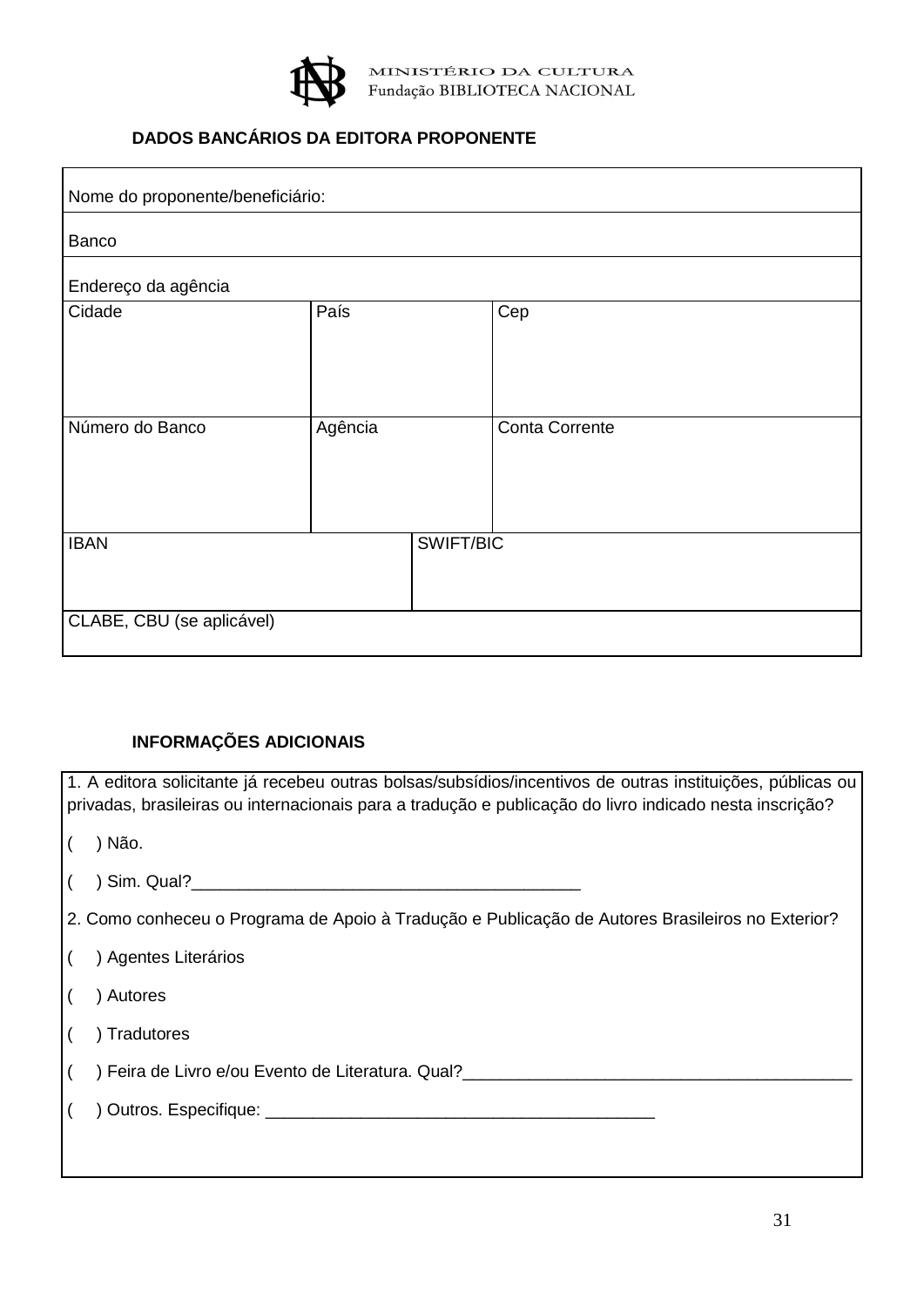

# **DECLARAÇÃO**

À FUNDAÇÃO BIBLIOTECA NACIONAL, Eu, \_\_\_\_\_\_\_\_\_\_\_\_\_\_\_\_\_\_\_\_\_\_\_\_\_\_\_\_\_\_\_\_\_\_\_\_\_\_\_\_\_\_\_ (representante legal), venho requerer a

inscrição da obra acima citada no Programa de Apoio à Tradução e à Publicação de Autores Brasileiros no Exterior.

Declaro para os devidos efeitos, sob as penas da lei brasileira, que as informações por mim prestadas constituem fiel expressão da verdade, e que aceito as normas descritas no Edital do referido Programa.

\_\_\_\_\_\_\_\_\_\_\_\_\_ \_\_\_\_/\_\_\_/\_\_\_\_\_ \_\_\_\_\_\_\_\_\_\_\_\_\_\_\_\_\_\_\_\_\_\_\_\_

LOCAL DATA REPRESENTANTE LEGAL (assinatura e carimbo)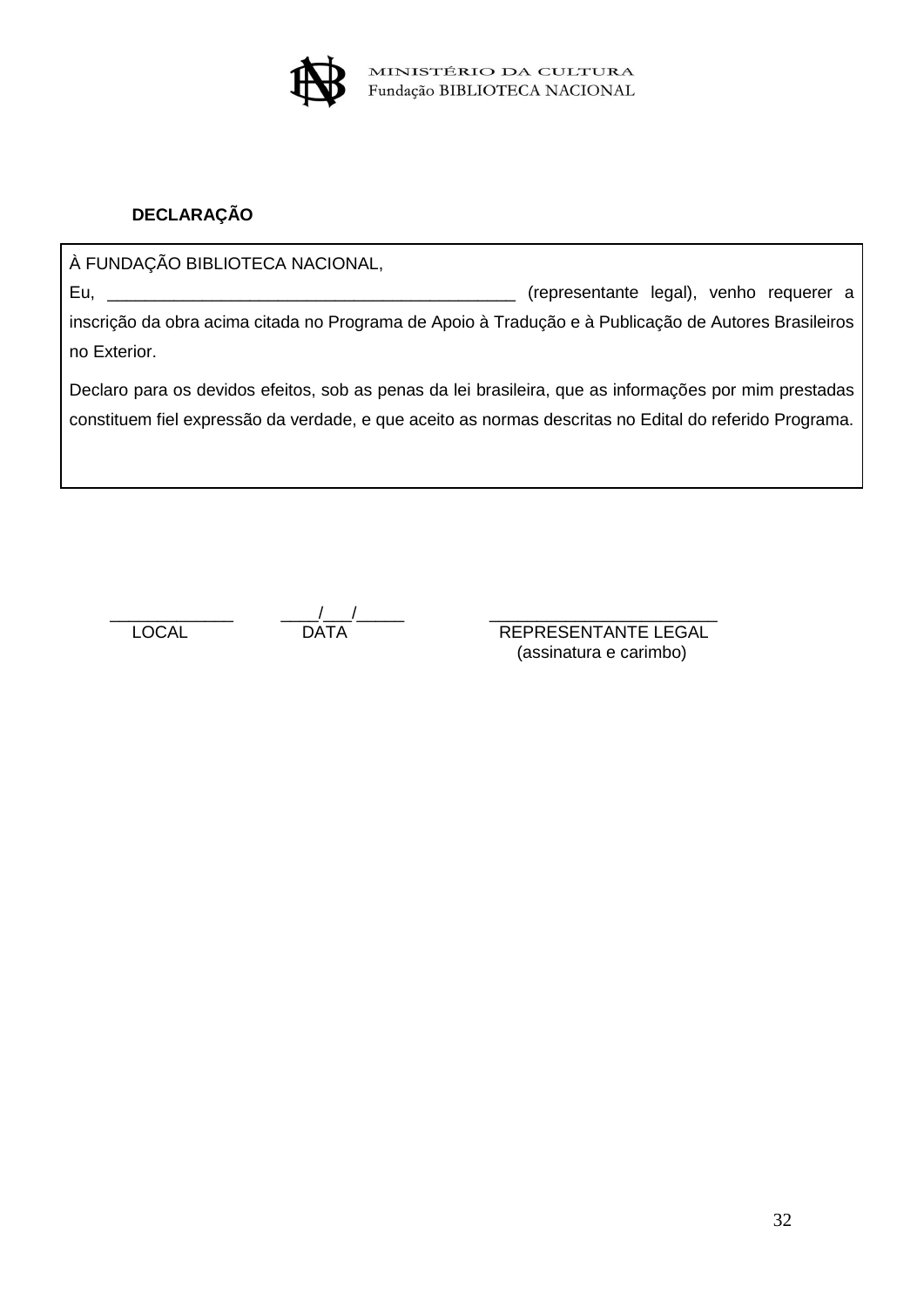

# **ANEXO II – COMPROVAÇÃO DA CESSÃO DOS DIREITOS AUTORAIS**

#### **PATRIMONIAIS DE OBRA**

| Declaro, na qualidade de representante legal da Editora              |  |  |  |    |                                       |  |    |
|----------------------------------------------------------------------|--|--|--|----|---------------------------------------|--|----|
|                                                                      |  |  |  |    | ser ela titular dos direitos autorais |  |    |
| patrimoniais, para fins de tradução e posterior publicação em língua |  |  |  |    |                                       |  |    |
| da obra original publicada em português no Brasil, com o título:     |  |  |  |    |                                       |  |    |
|                                                                      |  |  |  | de | Autoria                               |  | de |
|                                                                      |  |  |  |    | state acordo com o instrumento legal  |  |    |

efetivado com Autor e/ou seu representante legal, cuja cópia segue em anexo.

Declaramos ainda, que a mesma possui contrato de tradução, cuja cópia segue em anexo, devidamente legalizado com o Sr(a): \_\_\_\_\_\_\_\_\_\_\_\_\_\_\_\_\_\_\_\_\_\_\_\_\_\_, que executará o serviço de tradução, de cujos direitos autorais patrimoniais é titular.

\_\_\_\_\_\_\_\_\_\_\_\_\_\_\_\_\_\_\_\_ \_\_\_\_/\_\_\_/\_\_\_\_\_ \_\_\_\_\_\_\_\_\_\_\_\_\_\_\_\_\_\_\_\_\_\_\_\_\_\_\_\_\_

 LOCAL DATA REPRESENTANTE LEGAL DA EDITORA (assinatura e carimbo)